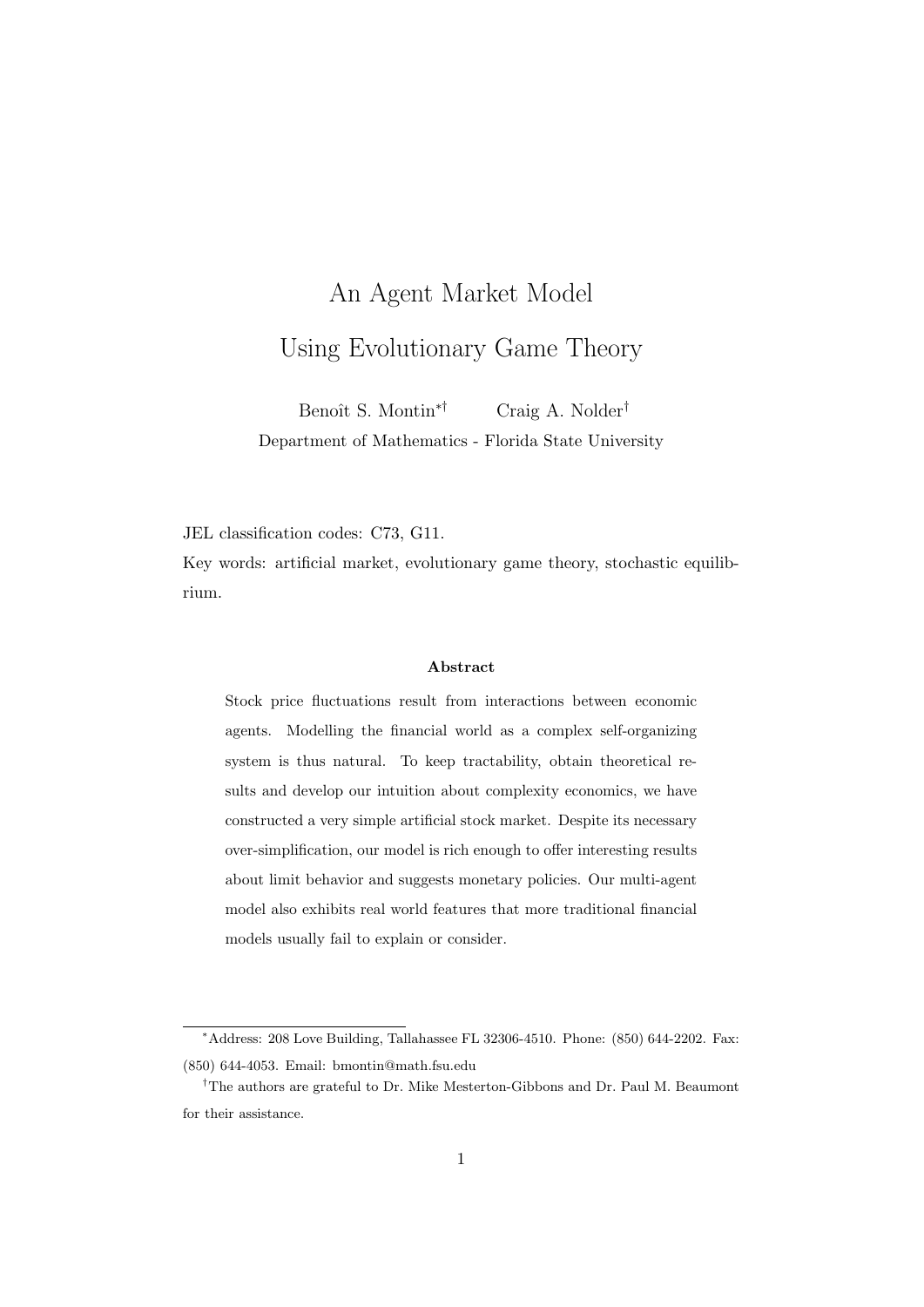#### 1 Introduction

First, it is natural to ask the following question. Why shall we try to develop a new methodology? Indeed, there already exist skillful models where agents maximize their expected utility by forming rational expectations about future outcomes based on past observations of the economy in equilibrium<sup>1</sup>. But what if the market is new or perturbed by external factors? Macroeconomic and financial external factors are shocks that might put the economy out of equilibrium. Evolutionary models allow studying how a composite system reacts to such disturbances. For example, it becomes possible to study the dynamics of the economy in response to a sequence of monetary policies. In this context, evolutionary game theory can strongly contribute to our economic understanding.

We have constructed a simplistic model. Three risk-averse economic agents interact in our artificial market. An agent can be any financial institution or a single investor. Time is discrete. There are two kinds of assets: a stock and zero coupon bonds earning a riskless rate of interest r. Bonds are issued at each time step and are of maturity one period. The role of the bonds is similar to the one of cash paying interest rates in saving accounts. For convenience, we adopt the following convention: all bonds have the same time zero value denoted by  $B_0$ . Buying a bond at time  $t_k$  thus represents a cost at time  $t_k$  of  $B_k = B_0(1+r)^{t_k}$  and a payoff at time  $t_{k+1}$ of  $B_{k+1} = B_0(1+r)^{t_{k+1}}$ . At each time step, an agent can own bonds only or stocks only. Agents simply seek the maximization of their wealth: there is no consumption.

<sup>&</sup>lt;sup>1</sup>new classical school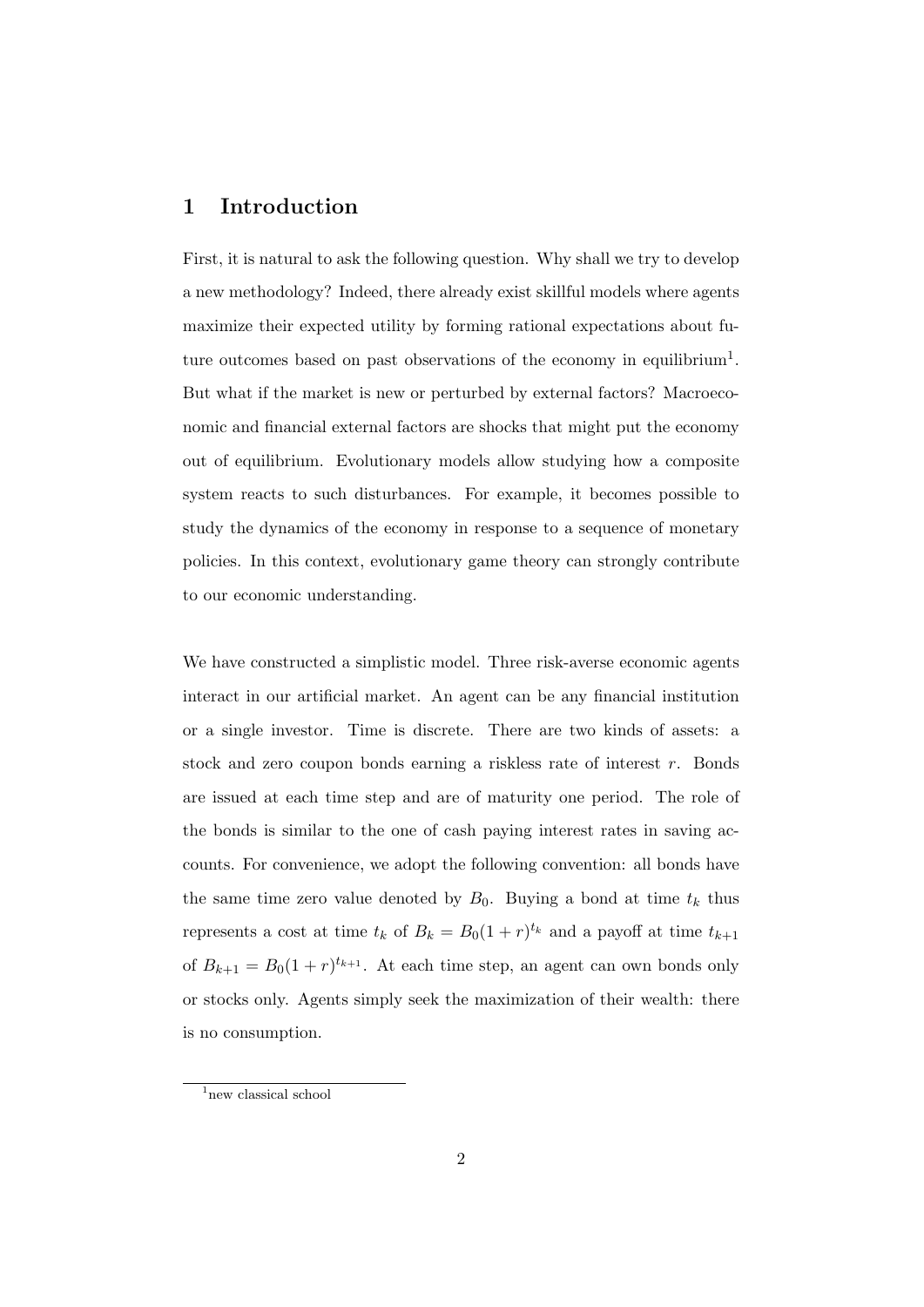The state of the composite system, at a given time, can be represented as in figure 1. The x−axis corresponds to the proportion of wealth that an agent invests in the stock. The wealth is given by the y−component. With our restrictions, an agent can only be in one of two states:

- state  $|0\rangle$ : agent  $n^{\circ}$  *i* owns bonds only  $(x = 0, y \ge 0)$ ,
- state |1): agent  $n^{\circ}$  *i* owns stocks only  $(x = 1, y \ge 0)$ .

The quantum mechanical formalism is only used as a convenient mathematical tool. In quantum game theory, players can adopt quantum strategies usually more efficient than classical mixed strategies (e.g., Lee and Johnson, 2003). We do not consider quantum strategies in this article.



There are six configurations of interest distinguishing all possible forms of allocations (figure 2). For example, in configuration A, agents  $n^o$  1 and  $n^o$  2 own bonds, agent  $n^o$  3 owns stocks. The wealths could be differently configured. Stock price fluctuations result from transitions from one configuration to another. We do not consider the two static configurations where all agents own bonds only or stocks only. Indeed, for all agents to be in the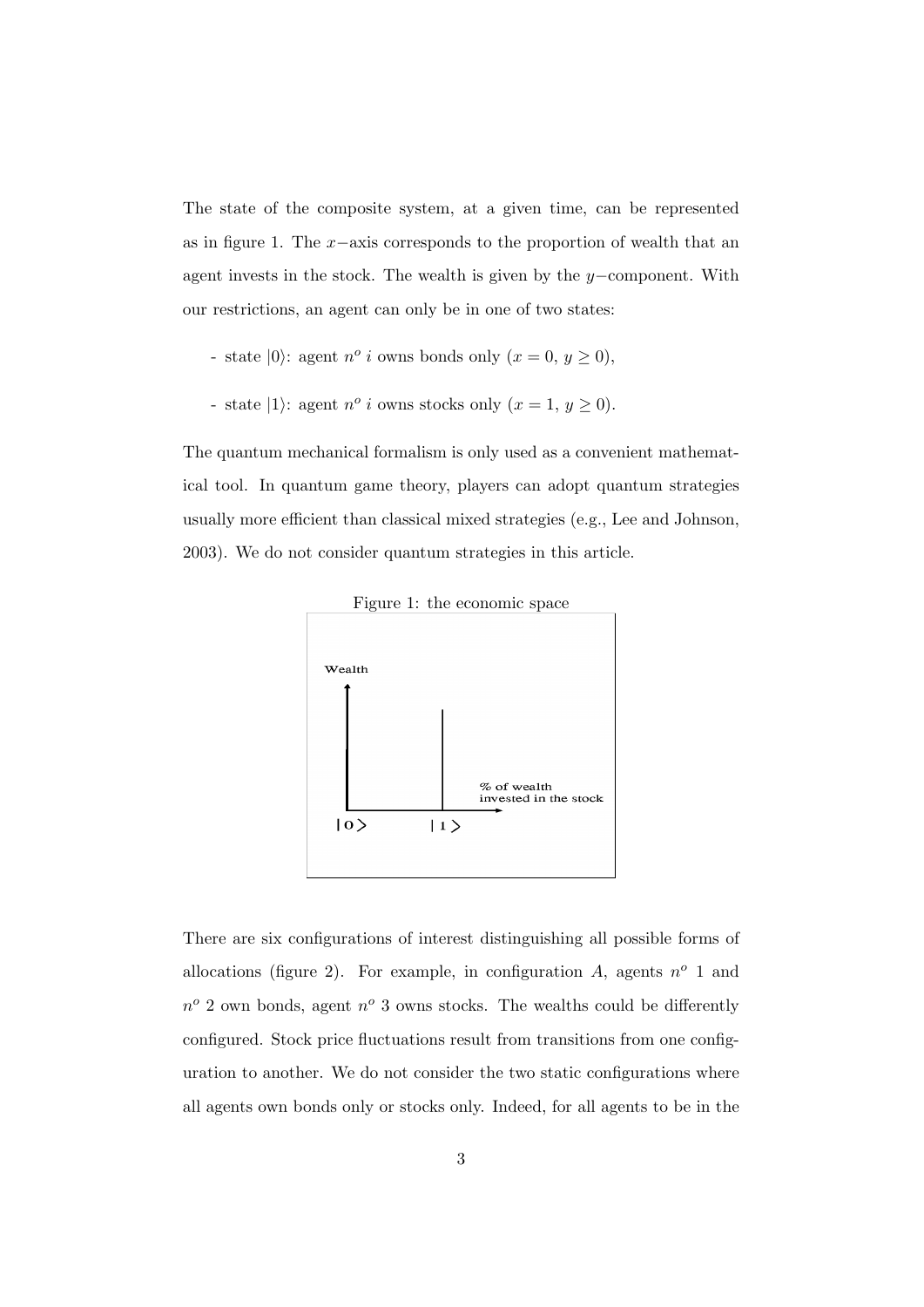state  $|0\rangle$  (respectively  $|1\rangle$ ), it must be so all the time.



It is important to notice that all transitions are not feasible. If our simplified economy is in configuration  $C$  at time  $t_k$ , then configuration  $A$  cannot be attained at time  $t_{k+1}$ . Indeed, there is no potential buyer of stock shares to allow agent  $n^o$  2 moving from the state  $|1\rangle$  to the state  $|0\rangle$ . Feasible transitions are schematized in figure 3: if the system is in configuration  $A$  at time  $t_k$ , then it can remain in configuration A or switch to the configurations B, D, or F at time  $t_{k+1}$ .

When a transition occurs, the budget constraints and conservation laws allow calculating the new stock price and allocations. Assume for example that our simplified economy is in configuration  $A$  at time  $t_k$  and in configu-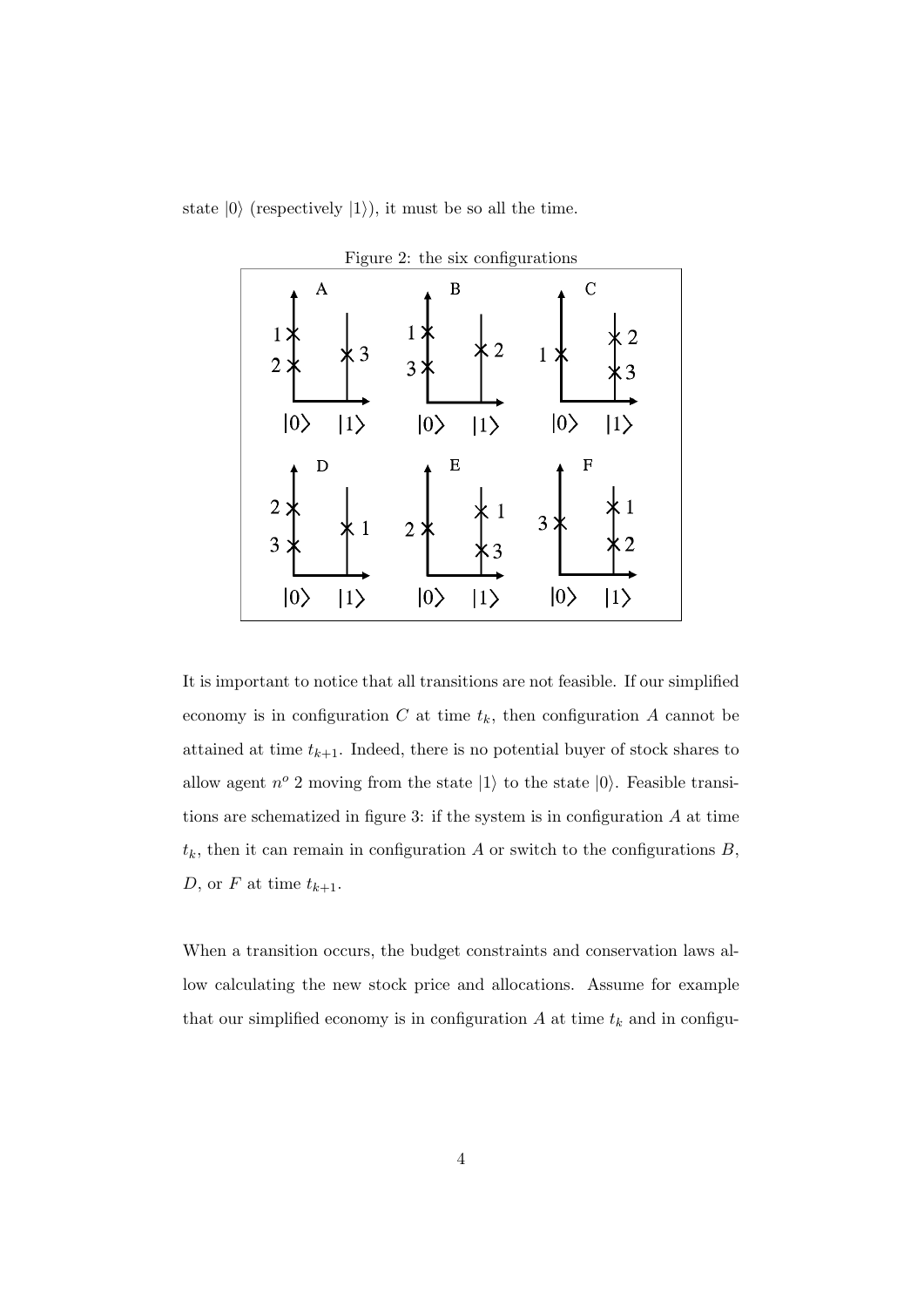

ration F at time  $t_{k+1}$ . We use the following notations:

 $\sqrt{ }$ 

 $\int$ 

 $\overline{\mathcal{L}}$ 

 $S_k$  denotes the stock price at time  $t_k$  $a_k^{(i)}$  $\binom{n}{k}$  is the number of stock shares owned by agent  $n^o$  *i* at time  $t_k$  $b_k^{(i)}$  $\binom{n}{k}$  is the number of bond shares owned by agent  $n^o$  *i* at time  $t_k$  $W_k^{(i)}$  $k_k^{(i)}$  represents agent  $n^o$  *i*'s wealth at time  $t_k$ 

If the system is in configuration  $A$  at time  $t_k$ , then the respective wealths are:

$$
\begin{cases}\nW_k^{(1)} = b_k^{(1)} B_0 (1+r)^{t_k} \\
W_k^{(2)} = b_k^{(2)} B_0 (1+r)^{t_k} \\
W_k^{(3)} = a_k^{(3)} S_k\n\end{cases}
$$
\n(1)

The budget constraints and conservation law are:

• Our economy being closed, the total number of stock shares remain constant:

$$
a_{k+1}^{(1)} + a_{k+1}^{(2)} = a_k^{(3)}
$$
\n<sup>(2)</sup>

• Agents  $n^o$  1 and  $n^o$  2 buy stocks from the earnings of selling bonds:

$$
b_k^{(1)}B_0(1+r)^{t_{k+1}} = a_{k+1}^{(1)}S_{k+1}
$$
\n(3)

$$
b_k^{(2)}B_0(1+r)^{t_{k+1}} = a_{k+1}^{(2)}S_{k+1}
$$
\n(4)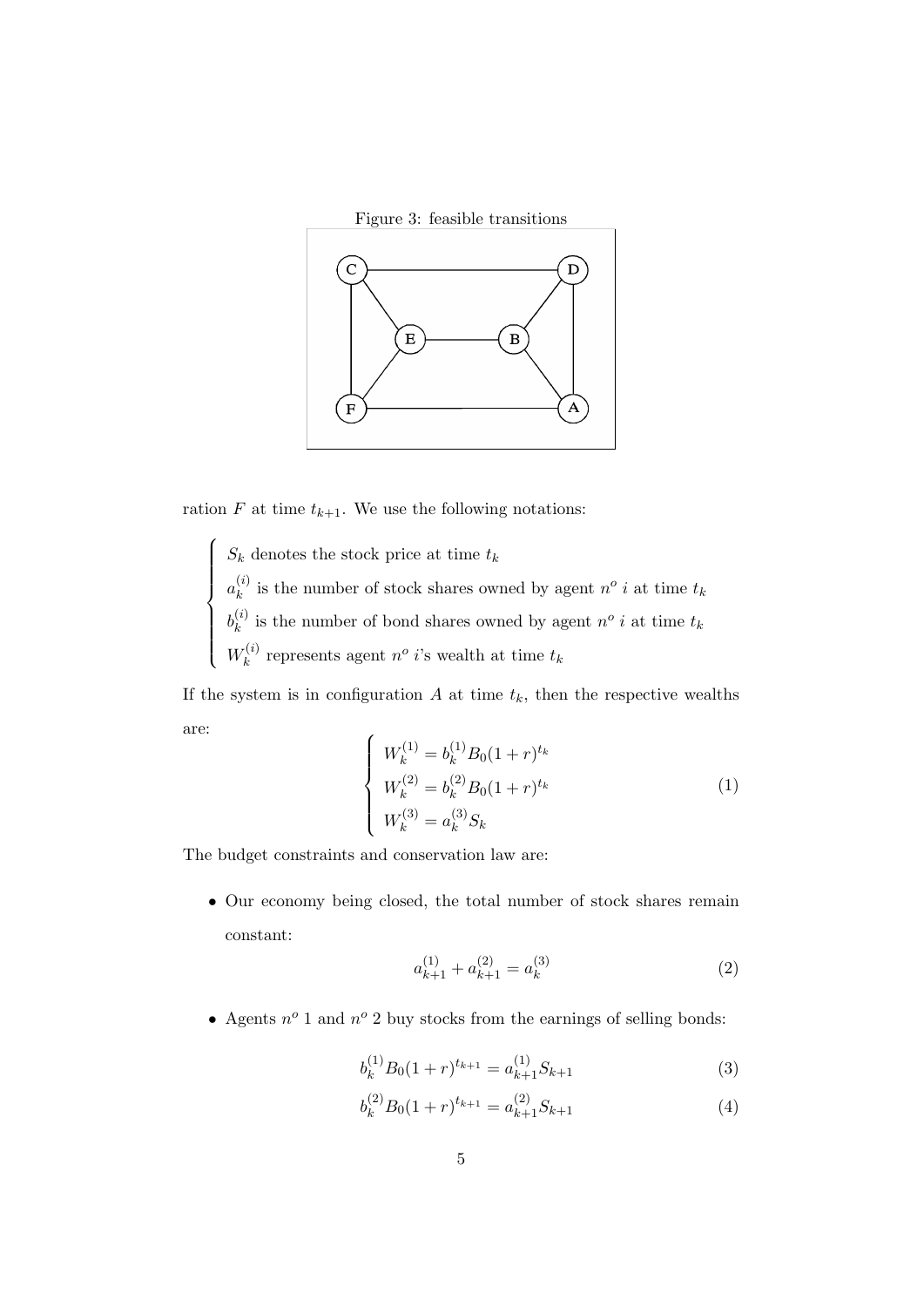• Agent  $n^o$  3 buys bonds from the earnings of selling stocks:

$$
a_k^{(3)}S_{k+1} = b_{k+1}^{(3)}B_0(1+r)^{t_{k+1}}
$$
\n(5)

The stock price at time  $t_{k+1}$  is thus:

$$
S_{k+1} = \frac{b_k^{(1)} + b_k^{(2)}}{a_k^{(3)}} B_0 (1+r)^{t_{k+1}} \tag{6}
$$

and the new wealths are:

$$
\begin{cases}\nW_{k+1}^{(1)} = \left(\frac{b_k^{(1)}}{b_k^{(1)} + b_k^{(2)}} a_k^{(3)}\right) S_{k+1} \\
W_{k+1}^{(2)} = \left(\frac{b_k^{(2)}}{b_k^{(1)} + b_k^{(2)}} a_k^{(3)}\right) S_{k+1} \\
W_{k+1}^{(3)} = (b_k^{(1)} + b_k^{(2)}) B_0 (1+r)^{t_{k+1}}\n\end{cases} (7)
$$

Similar calculations can be carried for all feasible transitions. To simplify, we can form two classes of configurations. For the first class, two agents are in the state  $|0\rangle$  and one agent is in the state  $|1\rangle$ . The first class thus regroups the configurations  $A$ ,  $B$  and  $D$ . The remaining configurations belong to the second class. It is sufficient to consider transitions occurring from one configuration of each class to the respective attainable configurations. The other cases are obtained by permutations of the agents.

#### 2 How do transitions occur?

As in game theory, agents adopt mixed strategies constructed from the two pure strategies:

- hold bonds if already own them, otherwise try to trade,
- hold stocks if already own them, otherwise try to trade.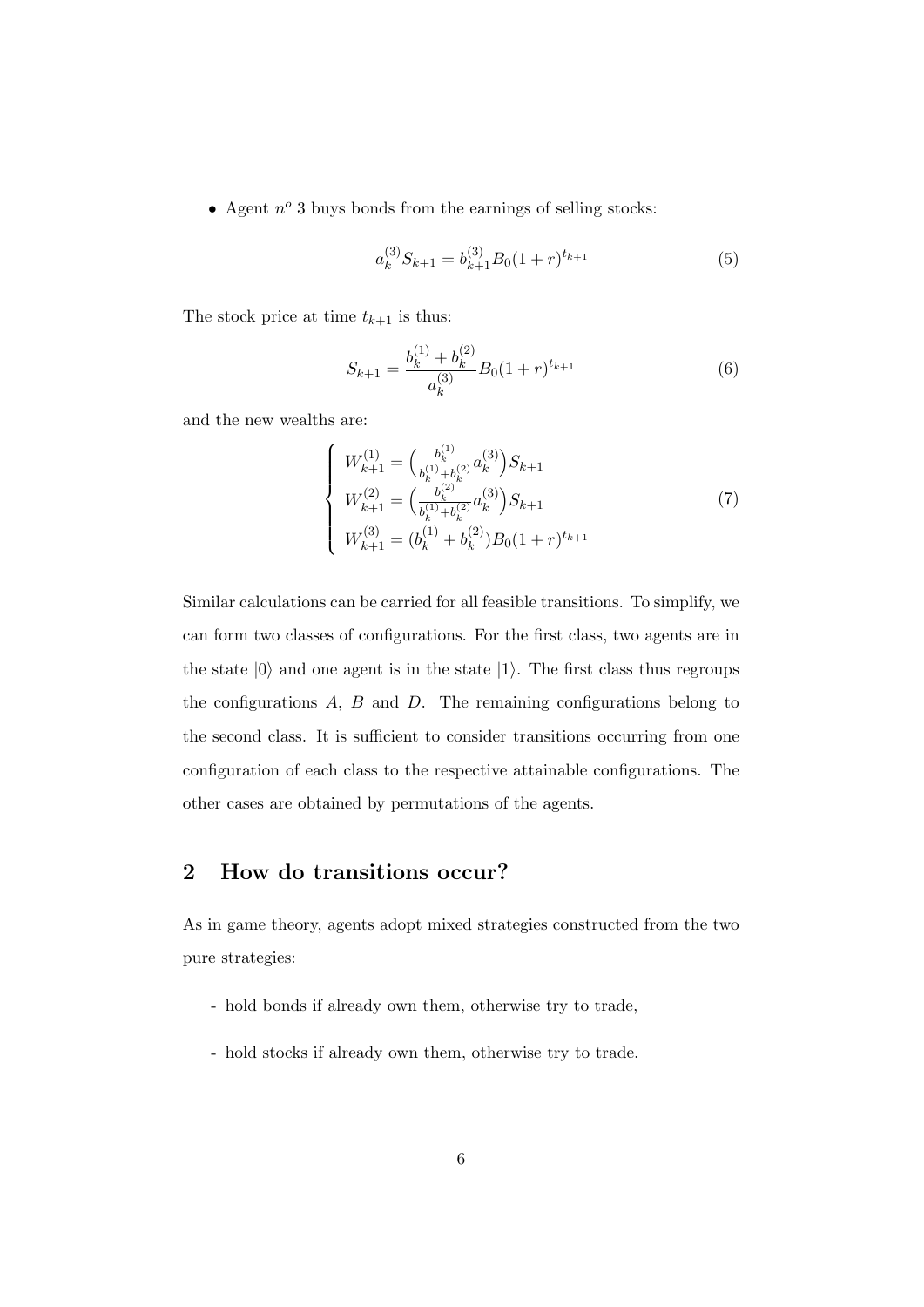Strategies can be modelled with two special orthogonal matrices  $R$  (Remain) and C (Change) defined as:

$$
R = \begin{pmatrix} 1 & 0 \\ 0 & 1 \end{pmatrix} \quad \text{and} \quad C = \begin{pmatrix} 0 & 1 \\ -1 & 0 \end{pmatrix} \tag{8}
$$

Recall that a square matrix  $U$  of dimension  $n$  is a unitary matrix if:

$$
U^{\dagger}U = I_n \tag{9}
$$

where  $\sqrt{ }$  $\int$  $\overline{\mathcal{L}}$  $U^{\dagger}$  represents the conjugate transpose of U  $I_n$  is the n-dimensional identity matrix

The above unitary operators transform collapsed wave functions as suggested by their names:

$$
C |0\rangle = C \begin{pmatrix} 1 \\ 0 \end{pmatrix} = \begin{pmatrix} 0 \\ -1 \end{pmatrix} = -|1\rangle \tag{10}
$$

$$
C |1\rangle = C \begin{pmatrix} 0 \\ 1 \end{pmatrix} = \begin{pmatrix} 1 \\ 0 \end{pmatrix} = |0\rangle \tag{11}
$$

And trivially,  $R |0\rangle = |0\rangle$  and  $R|1\rangle = |1\rangle$ .

Let  $p_{0,k}^{(i)}$  (respectively  $p_{1,k}^{(i)}$ ) denote agent  $n^o$  *i*'s probability to play the first (respectively second) pure strategy at time  $t_k$ . Naturally,  $p_{0,k}^{(i)} + p_{1,k}^{(i)} = 1$ . Assume that agent  $n^o$  *i* is in the state  $|0\rangle$  at time  $t_k$  and adopts the mixed strategy:

$$
U_k^{(i)} = \sqrt{p_{0,k}^{(i)}} R + \sqrt{p_{1,k}^{(i)}} C
$$
 (12)

It is straightforward to check that  $U_k^{(i)}$  $\mathbf{k}^{(i)}$  is a unitary operator. Agent  $n^o$  *i*'s wave function then becomes at time  $t_{k+1}$ :

$$
\begin{aligned} |\psi_{k+1}^{(i)} \rangle &= (\sqrt{p_{0,k}^{(i)}} R + \sqrt{p_{1,k}^{(i)}} C) |0\rangle \\ &= \sqrt{p_{0,k}^{(i)}} |0\rangle - \sqrt{p_{1,k}^{(i)}} |1\rangle \end{aligned} \tag{13}
$$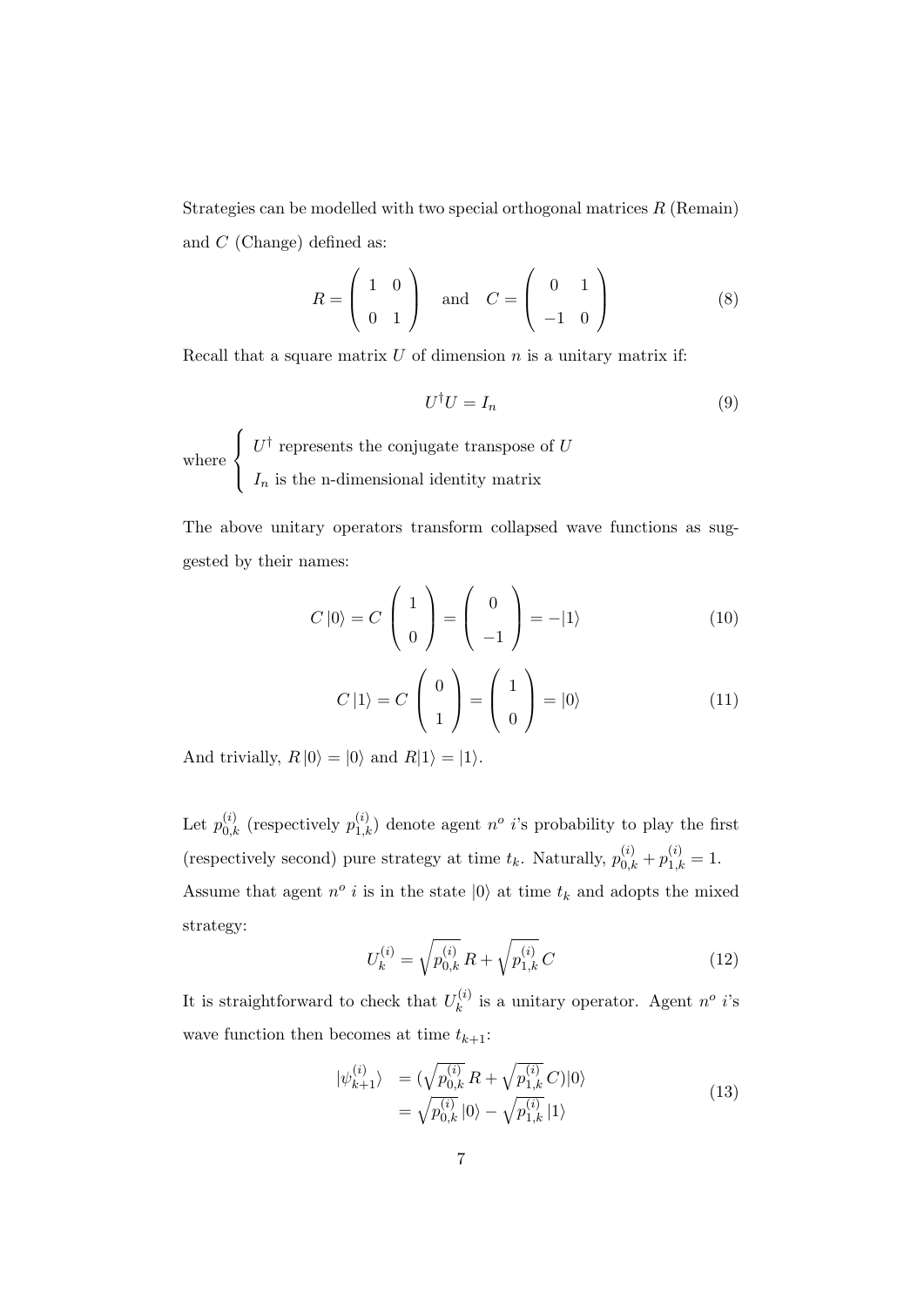In other words, agent  $n^{\circ}$  *i* is in the state  $|0\rangle$  (respectively in the state  $|1\rangle$ ) with a probability  $p_{0,k}^{(i)}$  (respectively  $p_{1,k}^{(i)}$ ).

The state of the composite system at time  $t_{k+1}$  is given by the Kronecker tensor product ⊗:

$$
|\psi_{k+1}^{(1)}\rangle \otimes |\psi_{k+1}^{(2)}\rangle \otimes |\psi_{k+1}^{(3)}\rangle = (U_k^{(1)}|\psi_k^{(1)}\rangle) \otimes (U_k^{(2)}|\psi_k^{(2)}\rangle) \otimes (U_k^{(3)}|\psi_k^{(3)}\rangle) \tag{14}
$$

where  $|\psi_k^{(i)}\>$  $\langle i \rangle_k$ , for  $i \in \{1, 2, 3\}$ , are collapsed wave functions  $(|\psi_k^{(i)}\rangle)$  $\langle k^{(i)} \rangle = |0\rangle$  or  $|\psi_k^{(i)}\>$  $\langle k \rangle = |1\rangle$ . The Kronecker tensor product ⊗ of two vectors **x** and **y** is the larger vector formed from all possible products of the elements of x with those of y. The elements are arranged in the following order:

$$
\begin{pmatrix}\nx_1 \\
x_2 \\
\vdots \\
x_n\n\end{pmatrix}\n\otimes\n\begin{pmatrix}\ny_1 \\
y_2 \\
\vdots \\
y_p\n\end{pmatrix}\n=\n\begin{pmatrix}\nx_1y_1 \\
x_1y_2 \\
\vdots \\
x_1y_p \\
\vdots \\
x_ny_p\n\end{pmatrix}
$$
\n(15)

At time  $t_{k+1}$ , offers for potential trades or refusals are made by the agents. If a trade occurs, portfolio allocations are modified. Otherwise, they remain the same as at time  $t_k$ . In both cases, portfolio allocations are observed at time  $t_{k+1}$ . In other words, the individual wave functions  $|\psi_{k+1}^{(i)}\rangle$  collapse to one of the two pure states  $|0\rangle$  or  $|1\rangle$ . The components of  $|\psi_{k+1}^{(1)}\rangle \otimes |\psi_{k+1}^{(2)}\rangle \otimes$  $|\psi_{k+1}^{(3)}\rangle$  give the probabilities of occurrence of each configuration at time  $t_{k+1}$ . The probabilities associated to non-feasible transitions are naturally added to the probability that the system remains in its present configuration.

To complete the description of our artificial stock market, we now explain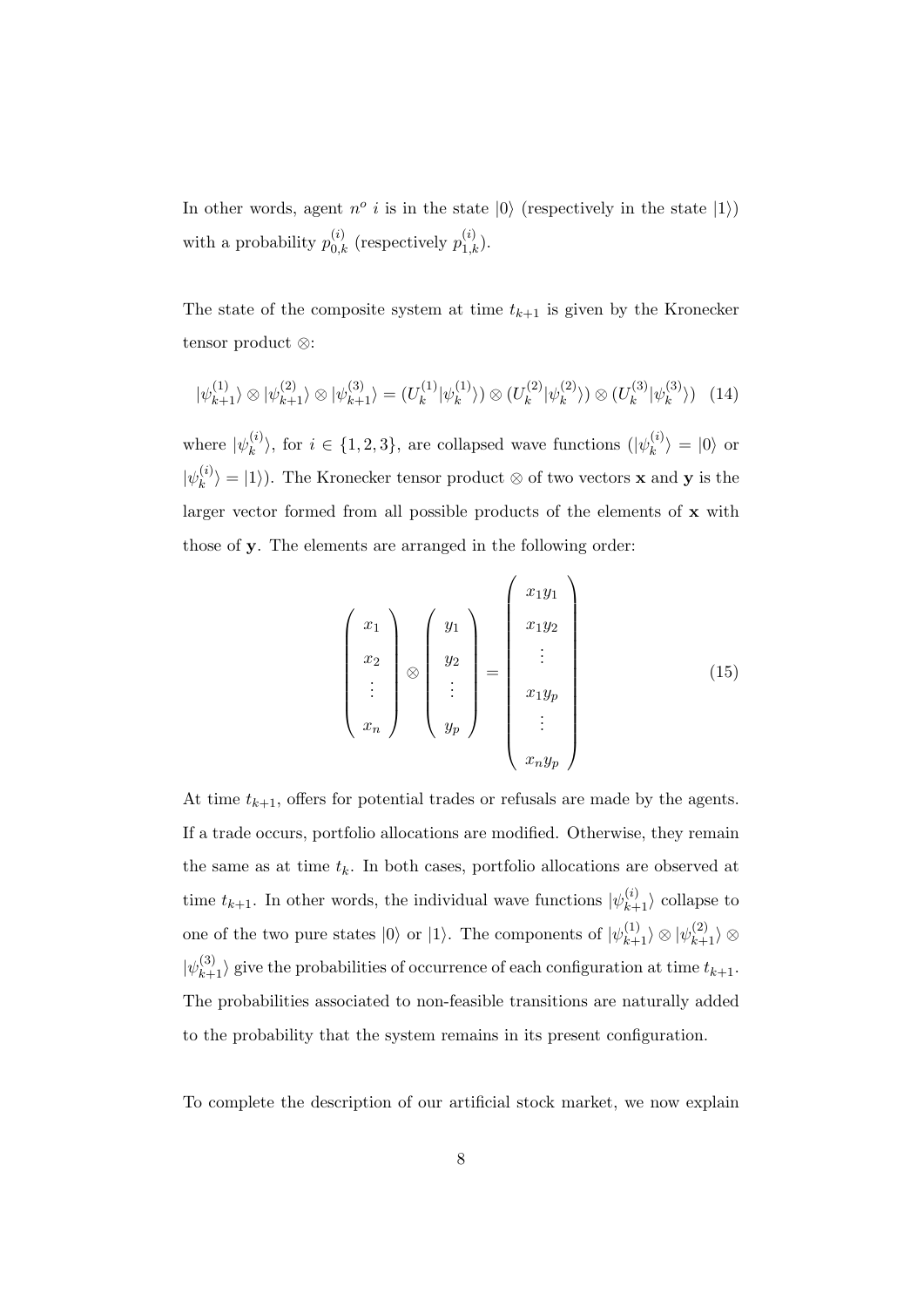how agents choose their mixed strategies  $p_{0,k}^{(i)}$ . Replicator dynamics provide the basis for realistic behavioral rules (Canning, 1992):

"A more intuitively appealing approach is to assume that agents follow behavioral rules that are less complex than full Bayesian learning. A behavioral rule should tell the agent what actions to take, and how to change these actions in the light of experience."

Replicator dynamics originated in the field of evolutionary biology. They have recently become very popular among evolutionary game theorists (e.g., Fudenberg and Levine, 1998, Samuelson, 1997). In their discrete version, the replicator equations can be expressed as:

$$
p_{0,k+1}^{(i)} = p_{0,k}^{(i)} \left\{ 1 + \frac{\gamma \Delta t \left[ u_k^{(i)} - \overline{u}_k^{(i)} \right]}{1 + \gamma \Delta t \, \overline{u}_k^{(i)}} \right\}
$$
(16)

where

 $\sqrt{ }$ 

 $\int$ 

 $\overline{\mathcal{L}}$ 

 $\gamma$  is a learning rate  $\Delta t = t_{k+1} - t_k$  represents the time interval between two potential trades  $u_k^{(i)}$  $\kappa$ <sup>(*i*</sup>) is the payoff to using the first pure strategy  $\overline{u}_k^{(i)}$  $\kappa^{(i)}_k$  is the average expected payoff

Learning is myopic and local: the probability of adopting the first pure strategy is directly related to how well the strategy has been doing in the past.

Agent  $n^o$  *i*'s payoff at time  $t_{k+1}$  is defined as the discounted increase of wealth:

$$
P_{k+1}^{(i)} = \frac{W_{k+1}^{(i)}}{(1+r)^{t_{k+1}}} - \frac{W_k^{(i)}}{(1+r)^{t_k}} \tag{17}
$$

We can easily calculate the payoffs associated to each feasible transition.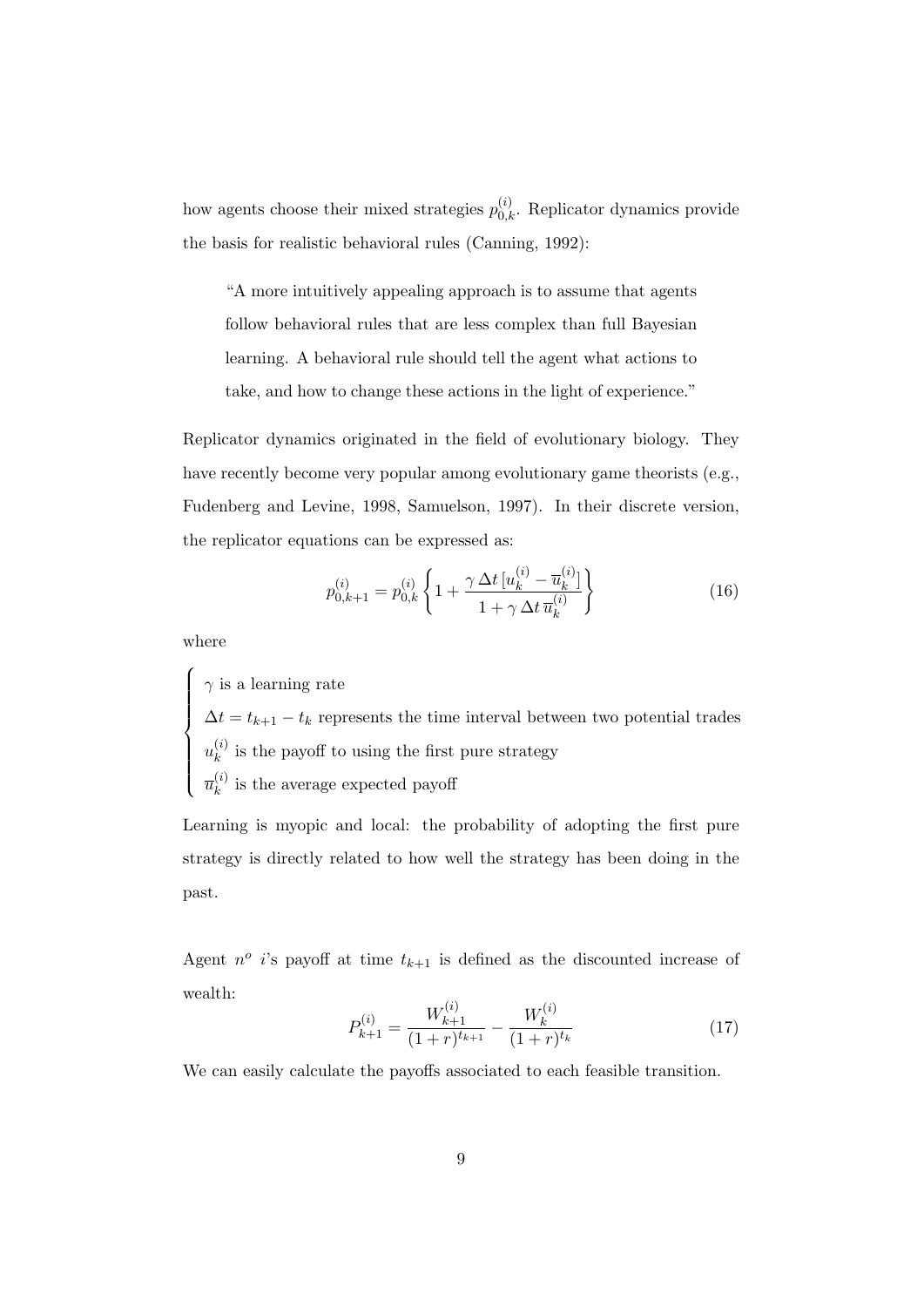For example, if the system is in configuration  $A$  at time  $t_k$ , then the payoff matrices are:

• If agent  $n^o$  3 adopts the first pure strategy:

|  |     | agent $n^o$ 2                                                                                               |                                                 |
|--|-----|-------------------------------------------------------------------------------------------------------------|-------------------------------------------------|
|  |     | 1 St                                                                                                        | $\gamma$ nd                                     |
|  |     | agent $n^o 1$   1 <sup>st</sup>   $(0, 0, -a_k^{(3)} S_k^* \left(1 - \frac{1}{(1+r)^{t_{k+1}-t_k}}\right))$ | $(0,0,b_k^{(2)}B_0-a_k^{(3)}S_k^*)$             |
|  | 2nd | $(0,0,b_k^{(1)}B_0-a_k^{(3)}S_k^*)$                                                                         | $(0,0,(b_k^{(1)}+b_k^{(2)})B_0-a_k^{(3)}S_k^*)$ |

• If agent  $n^o$  3 adopts the second pure strategy:

|                       |                 | agent $n^o$ 2                                                                            |                                                                                |
|-----------------------|-----------------|------------------------------------------------------------------------------------------|--------------------------------------------------------------------------------|
|                       |                 | 1 St                                                                                     | $\gamma$ nd                                                                    |
| ' agent $n^o$ 1   1st |                 | $\left[ (0,0,-a_k^{(3)}S_k^*\left(1-\frac{1}{(1+r)^{t_{k+1}-t_k}}\right) )\right]$       | $\left(0,0,-a_k^{(3)}S_k^*\left(1-\frac{1}{(1+r)^{t_{k+1}-t_k}}\right)\right)$ |
|                       | 2 <sup>nd</sup> | $\big(0,0,-a_k^{(3)}S_k^*\big(1+\,$<br>$\left( \frac{1+r}{(1+r)^{t}k+1} - t_{k} \right)$ | $(0,0,-a_k^{(3)}S_k^*(1 -$<br>$-\frac{1}{(1+r)^{t_{k+1}-t_k}}$ ,               |

We notice that the payoff to buying stocks is zero. However, it is easy to check that owning stocks for several periods can be a winning strategy. Suppose for example that the composite system is in configuration  $A$  at time  $t_k$ . If all agents participate in a trade at time  $t_{k+1}$ , then the system switches to configuration  $F$  and the stock price and allocations become:

$$
\begin{cases}\nS_{k+1} = \frac{b_k^{(1)} + b_k^{(2)}}{a_k^{(3)}} B_0 (1+r)^{t_{k+1}} \\
b_{k+1}^{(1)} = b_{k+1}^{(2)} = 0 \quad b_{k+1}^{(3)} = b_k^{(1)} + b_k^{(2)} \\
a_{k+1}^{(1)} = \frac{b_k^{(1)}}{b_k^{(1)} + b_k^{(2)}} a_k^{(3)} \quad a_{k+1}^{(2)} = \frac{b_k^{(2)}}{b_k^{(1)} + b_k^{(2)}} a_k^{(3)} \quad a_{k+1}^{(3)} = 0\n\end{cases}
$$
\n(18)

If agent  $n^o$  1 decides to keep the current portfolio (stocks only) for a second period:  $a_{k+2}^{(1)} = a_{k+1}^{(1)}$ , and if agent  $n^o$  2 and  $n^o$  3 participate in a trade at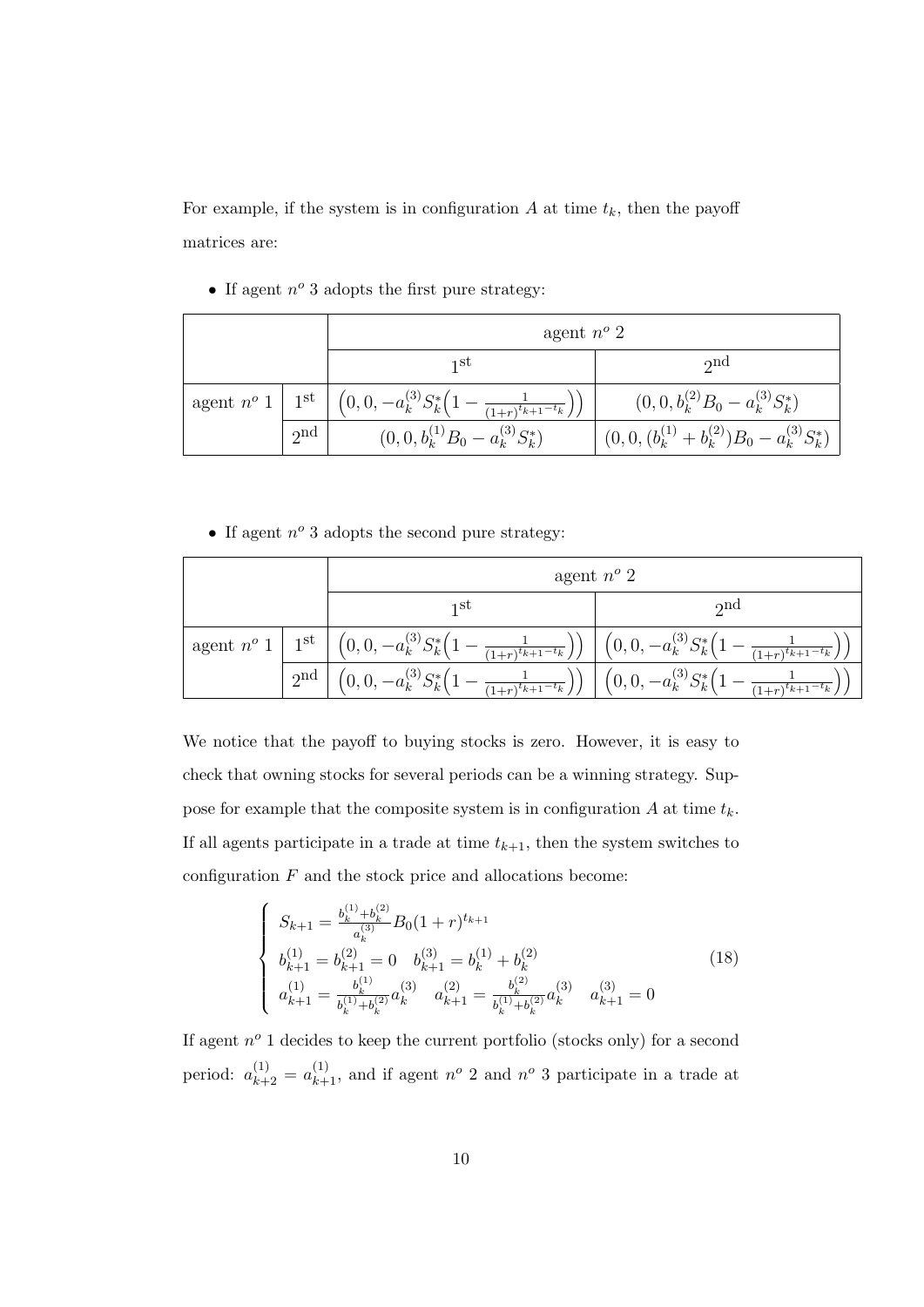time  $t_{k+2}$ , then the stock price  $S_{k+2}$  is:

$$
S_{k+2} = \frac{b_{k+1}^{(3)}}{a_{k+1}^{(2)}} B_0 (1+r)^{t_{k+2}} = \frac{(b_k^{(1)} + b_k^{(2)})^2}{b_k^{(2)} a_k^{(3)}} B_0 (1+r)^{t_{k+2}}
$$
(19)

Agent  $n^o$  1's wealth at time  $t_{k+2}$  is thus:

$$
W_{k+2}^{(1)} = a_{k+2}^{(1)} S_{k+2} = \frac{b_k^{(1)}}{b_k^{(2)}} (b_k^{(1)} + b_k^{(2)}) B_0 (1+r)^{t_{k+2}}
$$
(20)

Focusing on these two periods only and assuming the above sequence of events, having bought stocks at time  $t_{k+1}$  and kept them at time  $t_{k+2}$  makes a better strategy for agent  $n^o$  1 than always owning bonds. Such a strategy indeed induces greater wealth:

$$
\frac{b_k^{(1)}}{b_k^{(2)}} (b_k^{(1)} + b_k^{(2)}) B_0 (1+r)^{t_{k+2}} \ge b_k^{(1)} B_0 (1+r)^{t_{k+2}} \tag{21}
$$

From the replicator dynamics, an agent who experiences such a winning strategy is more likely to own stocks in the future. As we will discuss later, there are other reasons why stocks might be attractive.

Finally, to make sure that the discrete dynamic equations indeed provide probabilities, that is to say:

$$
\forall k \in \mathbf{N} : 0 \le p_{0,k}^{(i)} \le 1 \tag{22}
$$

we impose on  $\gamma \Delta t$  the constraint:

$$
\gamma \,\Delta t \, (\sum_{i=1}^{3} a_0^{(i)})\,M < 1\tag{23}
$$

where M is an upper-bound for the discounted stock price. If  $t_x$  denotes the first time at which two agents own stocks, then  $M$  can be defined as (Montin, 2004):

$$
M = \max \left\{ S_0, \frac{\sum_{i=1}^3 b_0^{(i)}}{\min_{\{i \mid a_x^{(i)} \neq 0\}} \{a_x^{(i)}\}} B_0 \right\}
$$
(24)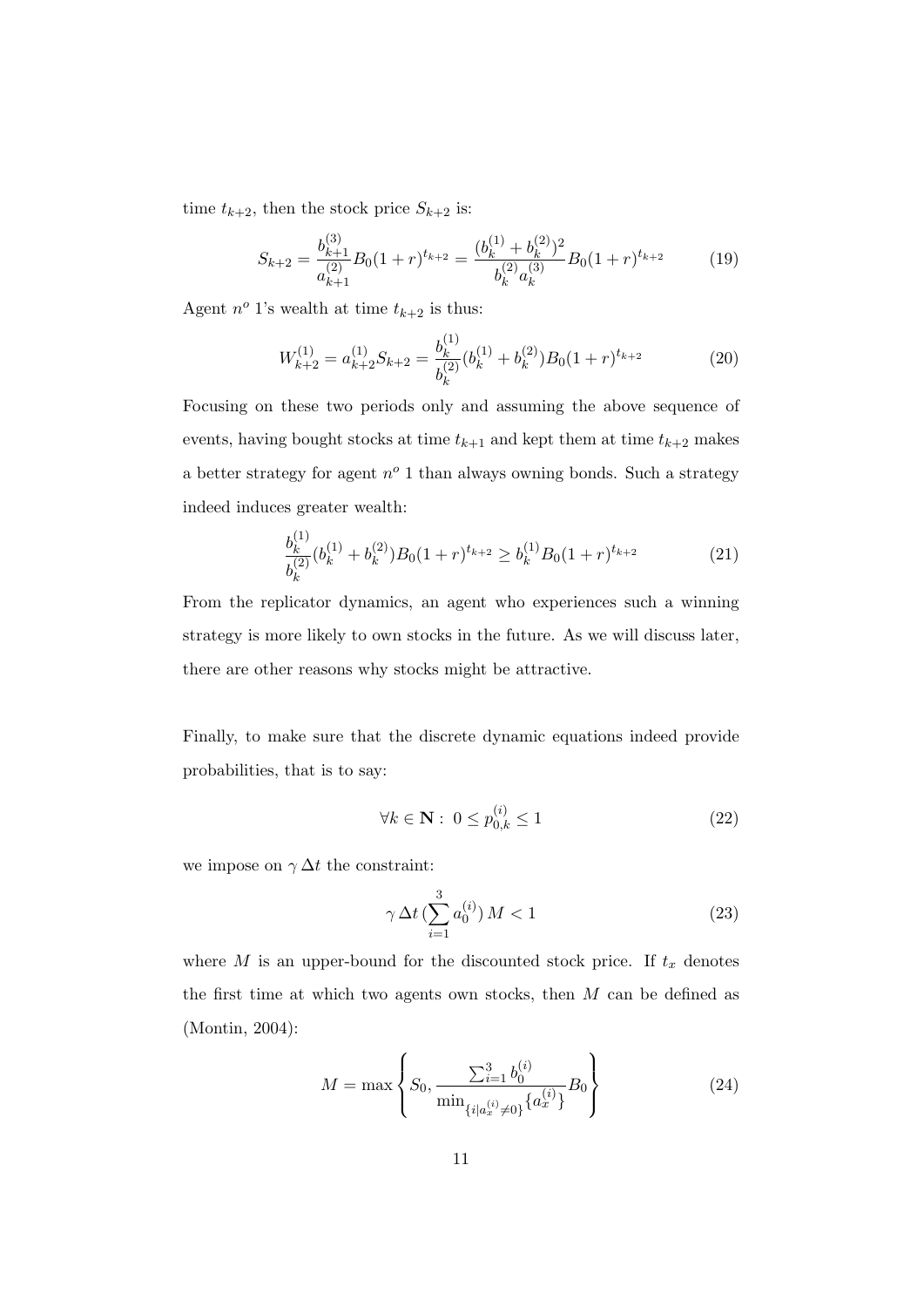### 3 Stochastic equilibria

"For dynamic economic models, an equilibrium (or steady state) is defined to be a point in the state space that is stationary under the period to period transition rule. In the case of stochastic economies, a state cannot be stationary in the same sense as that of deterministic models, given that shocks continue to disturb activity in each period. Instead a steady state must be viewed as a situation where the probabilistic laws that govern the state variables cease to change over time (Stachurski)."

The state  $s_k$  of the composite system at time  $t_k$  is completely described by the following random vector:

$$
s_k = (x_k, p_{0,k}^{(1)}, p_{0,k}^{(2)}, p_{0,k}^{(3)}, a_k^{(1)}, a_k^{(2)}, a_k^{(3)}, b_k^{(1)}, b_k^{(2)}, b_k^{(3)}, S_k^*)
$$
(25)

where  $x_k$  equals A, B, C, D, E or F depending on the present configuration at time  $t_k$  and  $S_k^*$  denotes the discounted stock price at time  $t_k$ . Let's call  $\Sigma$  the state space. By construction:

$$
\Sigma \subset \{a, \cdots, F\} \times [0, 1]^3 \times [0, \sum_{i=1}^3 a_0^{(i)}]^3 \times [0, \sum_{i=1}^3 b_0^{(i)}]^3 \times [0, M] \tag{26}
$$

We consider the square metric  $\rho$  on the state space  $\Sigma$ :

$$
\rho(\mathbf{u}, \mathbf{v}) = \max_{i} \{ d_i(u_i, v_i) \}
$$
\n(27)

The metric chosen for the first dimension induces the discrete topology:

$$
d_1(u_1, v_1) = 1 \text{ if } u_1 \neq v_1
$$
  
= 0 if  $u_1 = v_1$  (28)

The usual distance on  **is used for the other dimensions. We complete the** state space  $\Sigma$  with its limit points so that it is compact. Let  $\Sigma$  denote the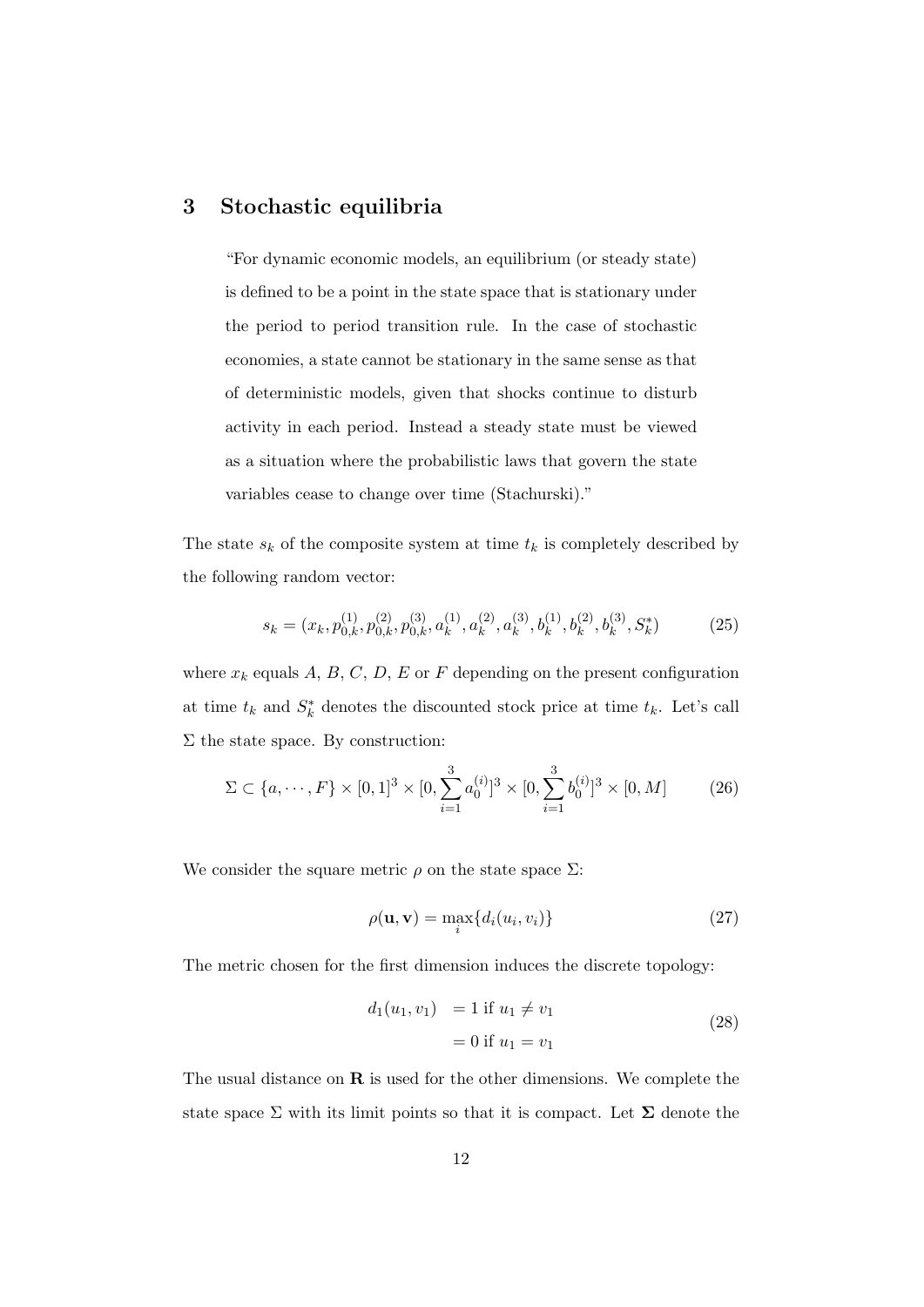Borel  $σ$ −field of Σ.

Agents face the following set of events:

 $e_1$  = configuration A is present at the following time step

. . .

 $e_6$  = configuration F is present at the following time step Let  $E = \{e_1, \dots, e_6\}$  be the space of events and **E** be its power set. The stochastic kernel  $Q: \Sigma \times \mathbf{E} \to [0,1]$  gives the probability  $Q(s, A)$  of realizing the event  $A \in \mathbf{E}$  given that the current state is  $s \in \Sigma$ . The mapping  $\theta : \Sigma \times E \to \Sigma$  specifies which state succeeds:  $s_{k+1} = \theta(s_k, e_i)$ . We could write explicitly  $Q$  and  $\theta$  (Montin, 2004). With the above definitions, it is easy to prove that our simplified economy is a random dynamical system (Futia, 1982). As such, the function  $P : \Sigma \times \Sigma \to [0,1]$  defined by:

$$
P(s, A) = Q(s, (\theta^{-1}A)_s)
$$
\n(29)

where  $(\theta^{-1}A)_s = \{e \in E \mid \theta(s,e) \in A\}$  is the section of Im $\theta \cap A$  determined by s, is a transition probability. With our choice of state representation, our dynamic economy is thus a discrete-time Markov process.

The *n*-step transition probability  $P^{n}(s, A)$  is defined recursively:

$$
P^{0}(s, A) = \begin{cases} 1 & \text{if } s \in A \\ 0 & \text{otherwise} \end{cases} \qquad P^{n}(s, A) = \int_{\Sigma} P^{n-1}(s, dt) P(t, A) \quad (30)
$$

Let  $B(\Sigma)$  denote the set of all bounded,  $\Sigma$ -measurable, real-valued functions on Σ.  $B(\Sigma)$  is a Banach space under the sup norm:  $||f|| = \sup_{s \in \Sigma} |f(s)|$ . The Markov operator associated to the transition probability  $P$  is the continuous linear transformation  $T: B(\Sigma) \to B(\Sigma)$  defined by:

$$
(T f)(s) = \int_{\Sigma} f(t) P(s, dt)
$$
\n(31)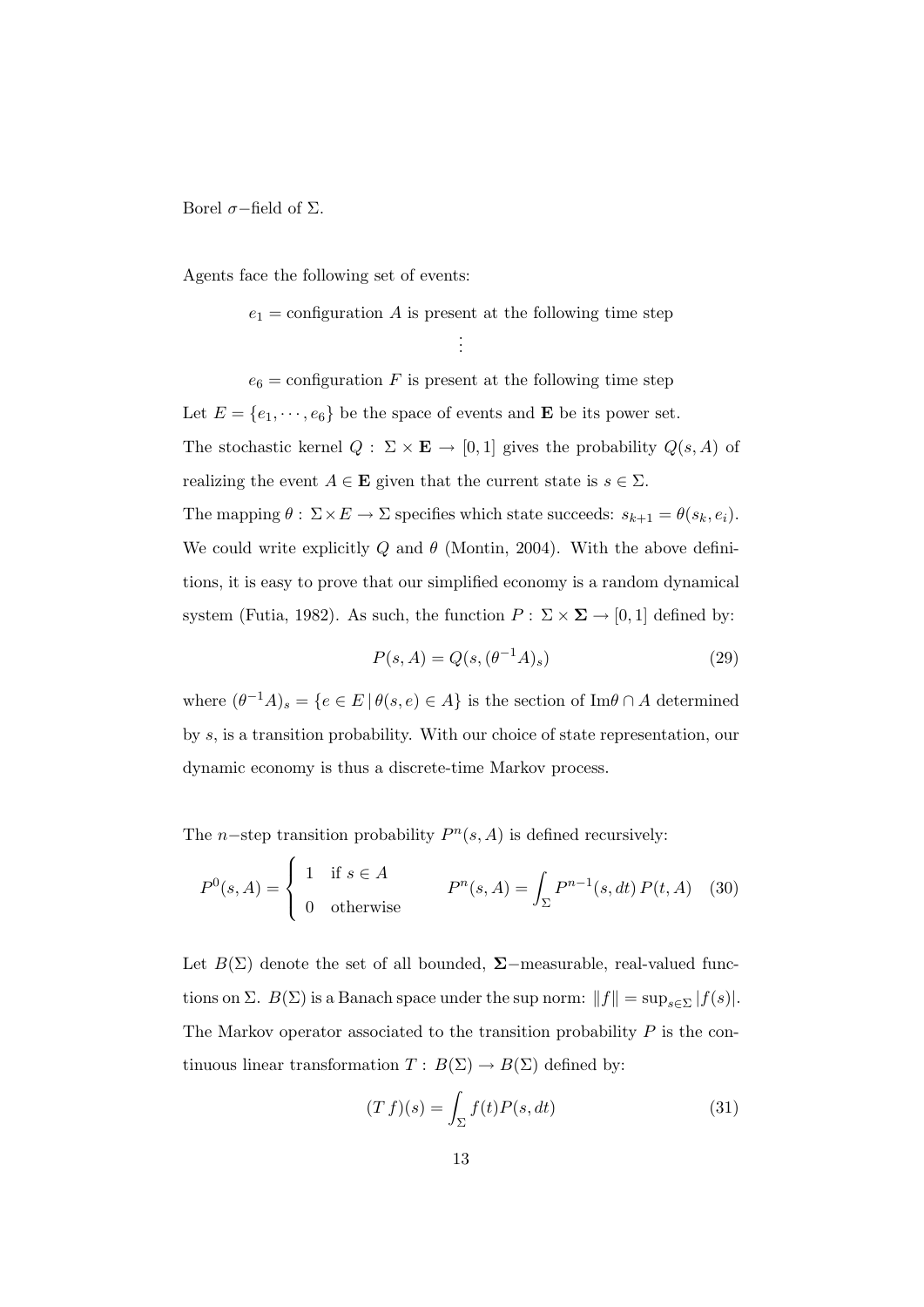Notice that:  $||T|| = \sup_{||f|| \le 1} ||T f|| = 1.$ 

By isometric isomorphism (Dunford and Schwartz, 1957), we can define the adjoint

 $T^*$ :  $ba(\Sigma) \rightarrow ba(\Sigma)$  by:

$$
\forall A \in \Sigma, \quad (T^*\lambda)(A) = \int_{\Sigma} P(s, A)\lambda(ds) \tag{32}
$$

where  $ba(\Sigma)$  denotes the Banach space of all bounded finitely additive set functions  $\lambda$  under the total variation norm. Notice that  $T^*$  maps probabilities into probabilities.

More generally, the n<sup>th</sup> iterate satisfies:  $[(T^*)^n \lambda](A) = \int_{\Sigma} P^n(s, A) \lambda(ds)$ .

By definition, an invariant probability measure  $\lambda$ , for a transition probability  $P$ , satisfies:

$$
\forall A \in \Sigma: \quad \int_{\Sigma} P(s, A) \lambda(ds) = \lambda(A) \tag{33}
$$

In other words,  $\lambda$  is a fixed point of the adjoint operator  $T^*$ .

Our state space  $\Sigma$  being compact, the Markov operator T is tight. Moreover,  $T$  satisfies the Feller property, that is to say that  $Tf$  is continuous and bounded whenever  $f$  is. We deduce from these two properties the existence of at least one invariant probability measure  $\lambda$ . To reach stronger results, we adopt Canning's key behavioral assumption (Canning, 1992):

"Agents sometimes make mistakes, choosing an action that is independent of their history. This condition implies that the empirical distribution of outcomes in the model converges to a unique limit distribution."

Allowing agents to make mistakes naturally makes our model more realistic as well. Notice that the word mistake could also encompass innovative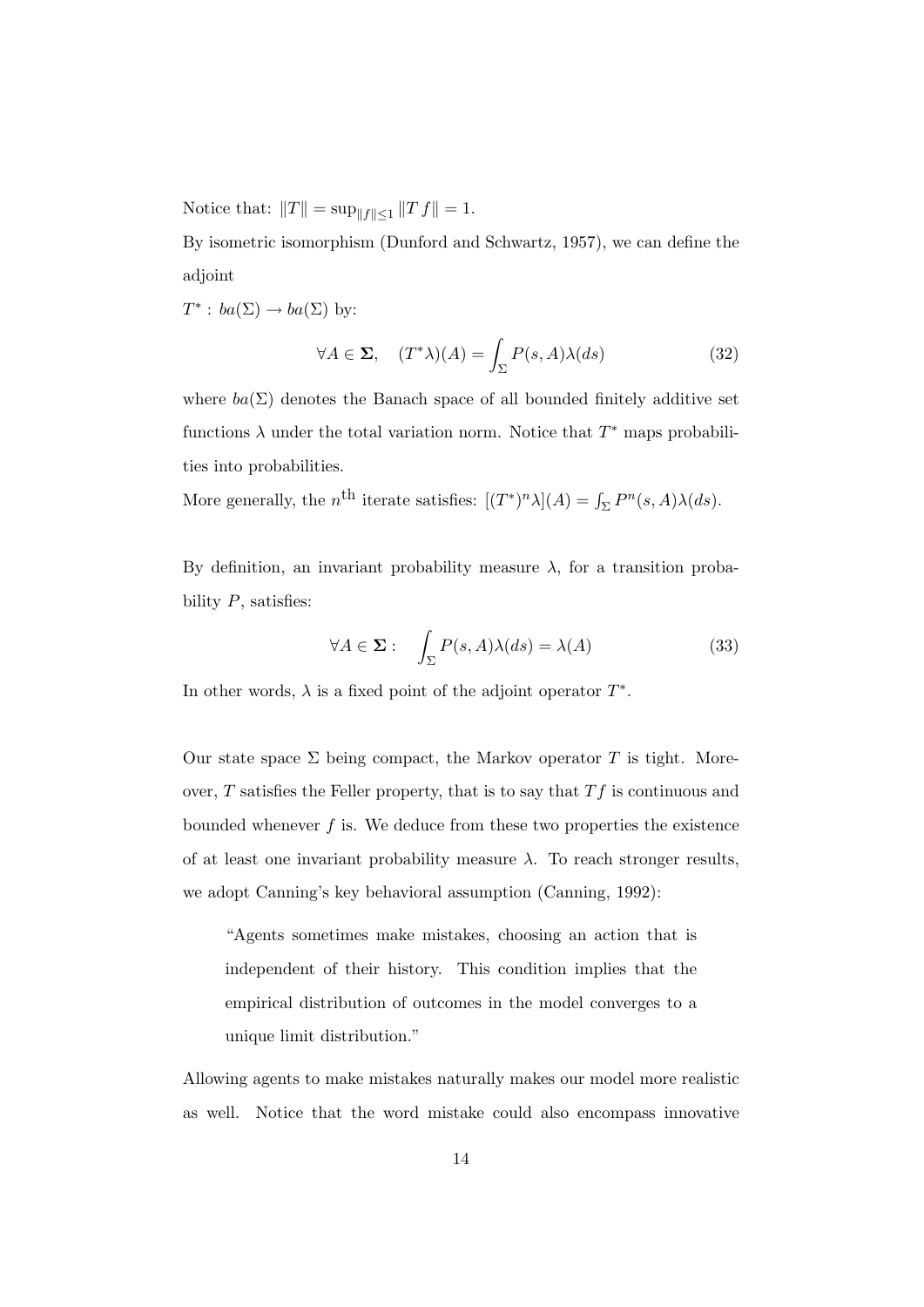strategies or overlapping generation models. At each time step:

- with a probability  $p$ , agent  $n^{\circ}$  i makes a mistake and adopts the first pure strategy with the initial probability  $I^{(i)} = p_{0,i}^{(i)}$  $\mathbf{C}^{(i)}_{0,0},$
- with a probability  $(1 p)$ , agent  $n^{\circ}$  *i* plays according to the probabilities obtained from the replicator dynamic equations.

At this point, we need to enlarge the space of events to take into consideration possible mistakes. Let  $T_p$  denote the Markov operator when agents make mistakes. Using Doeblin's condition, we can show that  $T_p$  is quasicompact.

Moreover, the state  $\bar{s} = (A, I^{(1)}, I^{(2)}, I^{(3)}, 0, 0, a^{(3)}, b^{(1)}, b^{(2)}, 0, \frac{b^{(1)}}{c^{(3)}})$  $\frac{b^{(1)}}{a^{(3)}}B_0$ ) satisfies the generalized uniqueness criterion: for any integer  $k \geq 1$ , any state  $s \in \Sigma$  and any neighborhood U of  $\overline{s}$ , there exits an integer n such that  $P^{nk}(s, U) > 0.$ 

By allowing agents to make mistakes, we have given a special role to the state  $\bar{s}$  (and to other states of the same form). Indeed, if the composite system is in an arbitrary state  $s_k$  at time  $t_k$ , then the state  $\overline{s}$  will be reached at time  $t_{k+3}$  with a strictly positive probability independent of  $s_k$ . The proofs of the above two properties rely on this remark.

From the above, we conclude that:

- there exists a unique invariant probability measure  $\lambda_p$ ,
- the sequence of probability measures  $\{(T_p^*)^n\mu\}$ , for any initial probability measure  $\mu$ , converges to  $\lambda_p$  at a geometric rate in the topology induced by the total variation norm.

In words, the unique invariant probability measure  $\lambda_p$  reflects the long run average (Cesaro sequence:  $\frac{1}{n} \sum_{i=0}^{n} (T_p^*)^i \mu$ ) and the limit behavior for any ini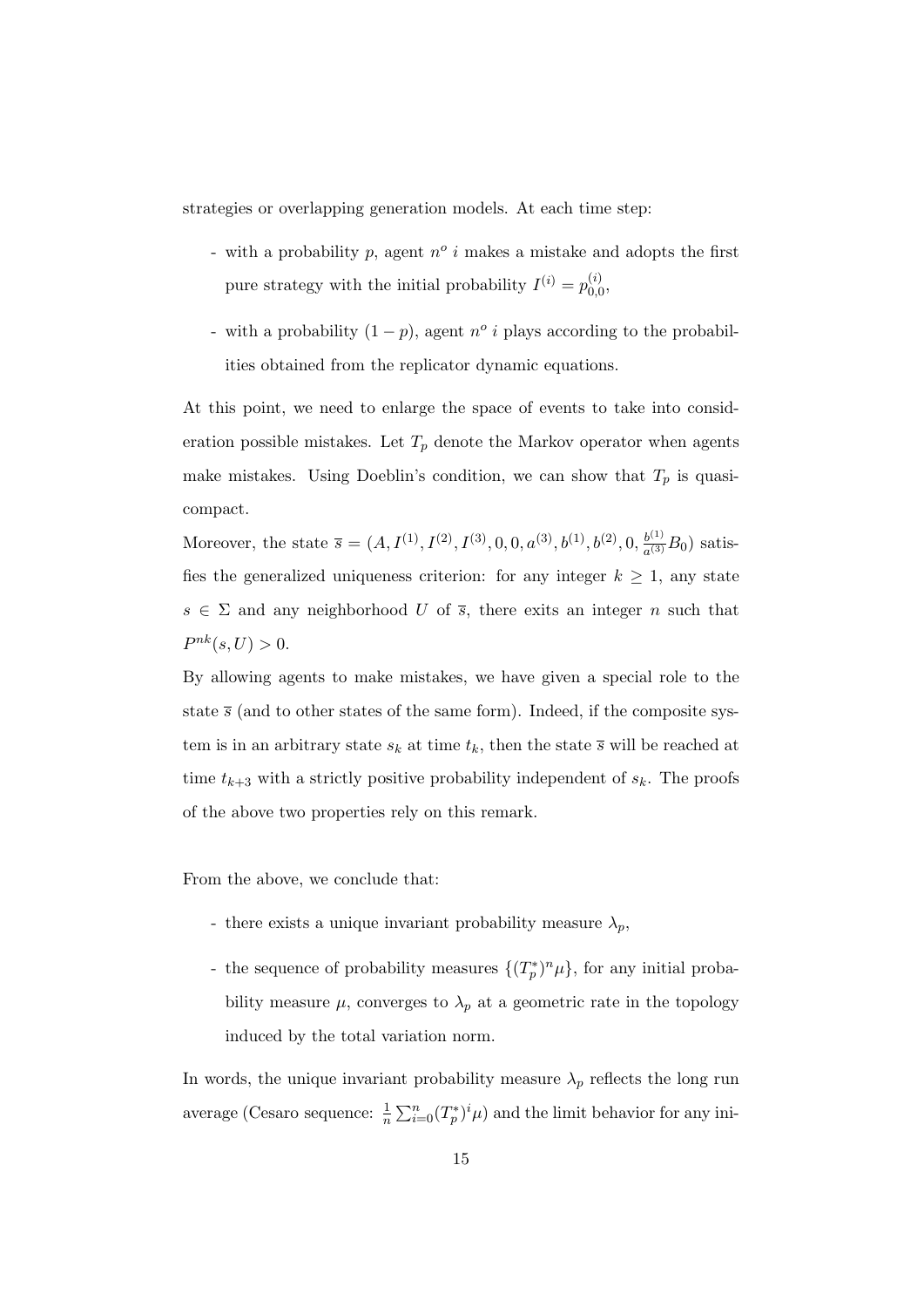tial condition. Moreover, when the probability of making a mistake p tends to zero, the equilibrium distribution  $\lambda_p$  converges to an invariant distribution  $\lambda$  for the model without mistakes. Formally, the equilibrium correspondence  $E:\, p \rightarrow \lambda_p$  is upper hemi-continuous in the topology of weak convergence at  $p = 0$ . Mistakes can thus be considered as an equilibrium selection device. However, as Canning (1992) warns us:

"While mistakes are a refinement, they do not necessarily pick out a unique equilibrium; in some cases the distribution of the mistakes, which actions are chosen if a mistake is made, may affect which equilibrium is selected."

Montin (2004) provides proofs of the properties of this section.

### 4 Simulations

All simulations have been performed with Matlab.

Simulated stock price fluctuations over one year (250 trading days) are plotted in figure 4. At each time step (for simplicity's sake,  $t_k = k$ ), a random number generator is used to make the composite system collapse to an attainable configuration according to the transition probabilities. We have used the following set of parameters:

$$
\begin{cases}\nS_0 = B_0 = 1 \\
a_0^{(1)} = a_0^{(2)} = 0 \\
n = 0\n\end{cases}
$$
\n
$$
a_0^{(3)} = 6
$$
\n
$$
b_0^{(1)} = 4
$$
\n
$$
b_0^{(2)} = 3
$$
\n
$$
b_0^{(3)} = 0
$$
\n
$$
p = 0.02
$$
\n(the probability of making a mistake)

\n
$$
r = (1.1)^{\frac{1}{250}} - 1
$$
\n(the annual riskfree rate of interest is 10%)

It is quite intuitive to understand that the stock's high volatility comes from its lack of liquidity. A model involving more agents would most probably lead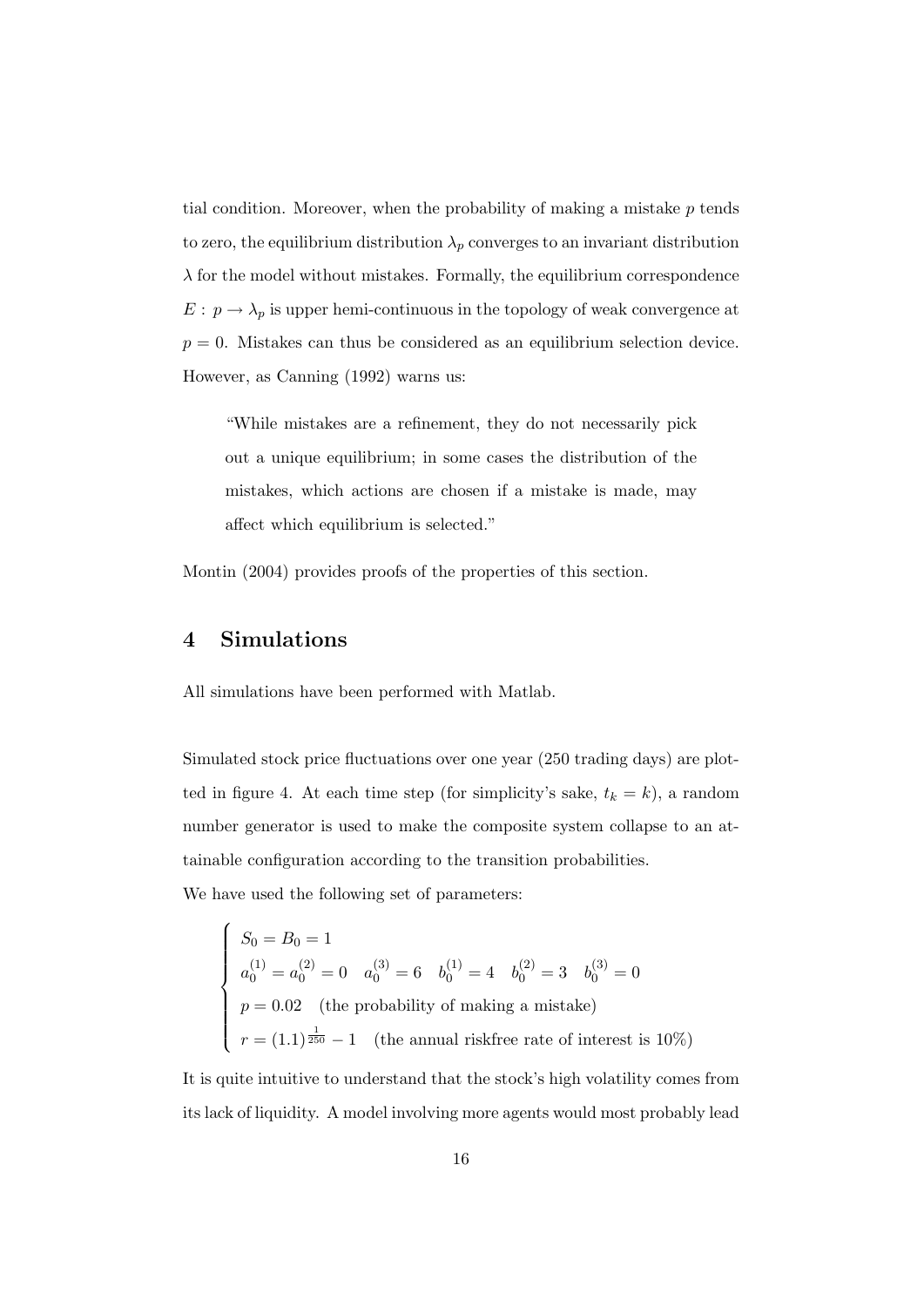to lower daily average returns and volatilities. The high historic annualized Sharpe ratio (approximately 2.09) gives a second explanation to why agents might like stocks.

Figure 4: stock price fluctuations



As a simple monetary policy, we now study the impact of a decrease of the riskfree rate of interest  $r$  on the limit distribution of the discounted stock price. Recall that the iterates  $\{P^n(s,.)=(T_p^*)^n\delta_s\}$  converge to the invariant distribution  $\lambda_p$  at a geometric rate in the topology induced by the total variation norm. When agents make mistakes, there are 32 possible succeeding states  $s_{k+1}$  to  $s_k$ . Exploring the entire tree to compute the exact distribution after  $n$  iterations quickly becomes unrealistic. We thus adopt a frequentist approach. Figure 5 represents the empirical distributions of the discounted stock price after respectively 200 and 250 iterations. Both distributions have been constructed with 15, 000 independent sample paths. To better visualize the impact of  $r$ , we have chosen the one-period riskfree rate to be equal to  $r = 0.05$ . We have also computed the distance induced by the total variation norm between the two distributions ( $d \approx 0.11$ ) to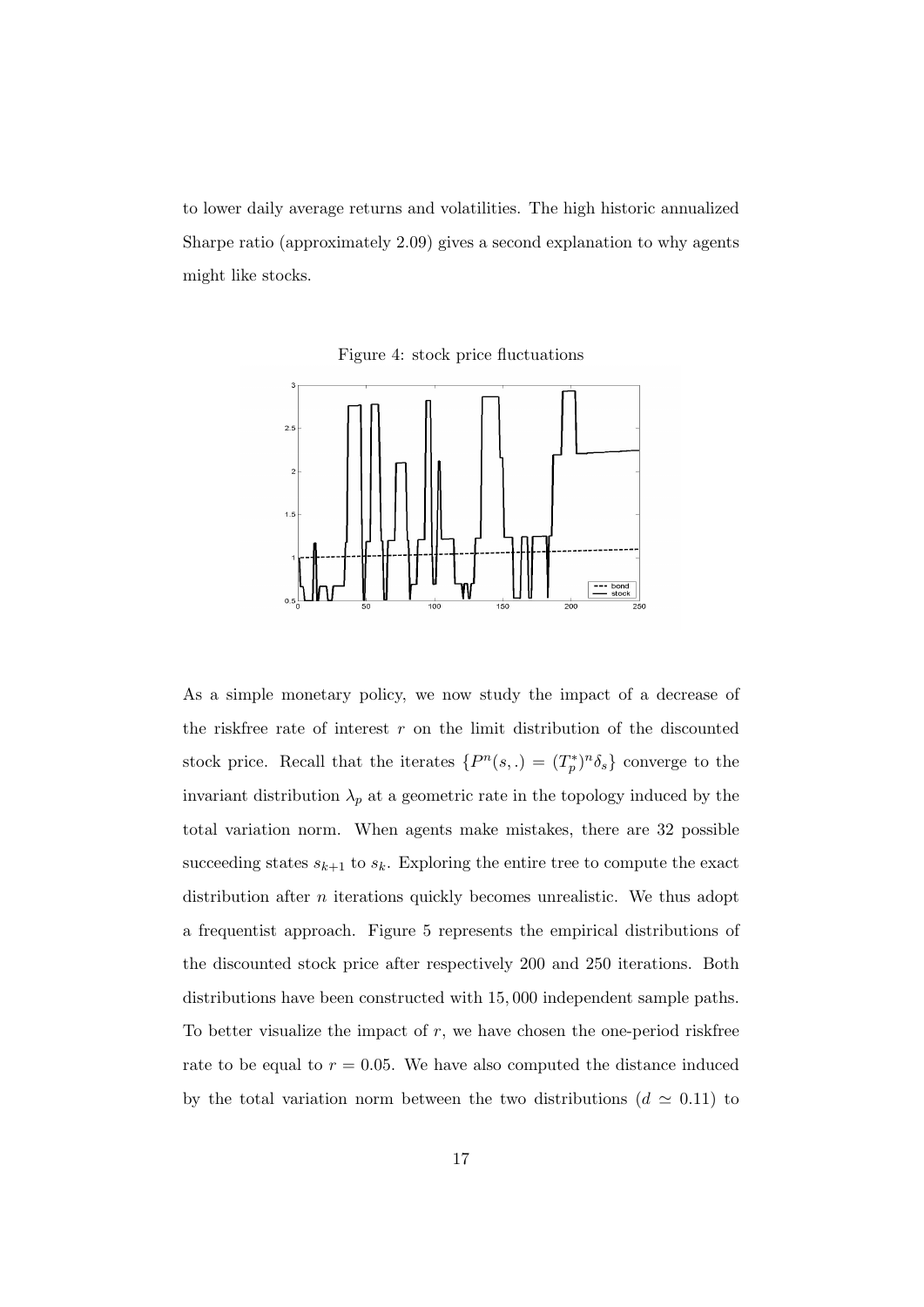measure the quality of convergence toward the unique invariant distribution  $\lambda_p$ .



Figure 5: discounted stock price distributions after 200 and 250 iterations

Qualitatively, a decrease of the riskfree rate of interest  $r$  has two complementary consequences on the shape of the limit distribution of the discounted stock price.

- As it can be observed in figure 6, positive rates of interest induce the existence of local left-tails shifting the mean of the discounted stock price to lower values. The larger the rate of interest is, the wider the local tails are.
- Intuitively, decreasing the riskfree rate of interest  $r$  makes stocks more attractive. From the replicator equations, it is easy to prove that the probability  $p_{1,k}^{(i)}$ , with which agent  $n^o$  *i* is willing to own stocks at time  $t_{k+1}$ , indeed increases when r decreases. It is thus more likely to be in a configuration of the second class (two agents own stocks) for lower values of r. Discounted stock price fluctuations resulting from transitions among configurations of the second class correspond to the right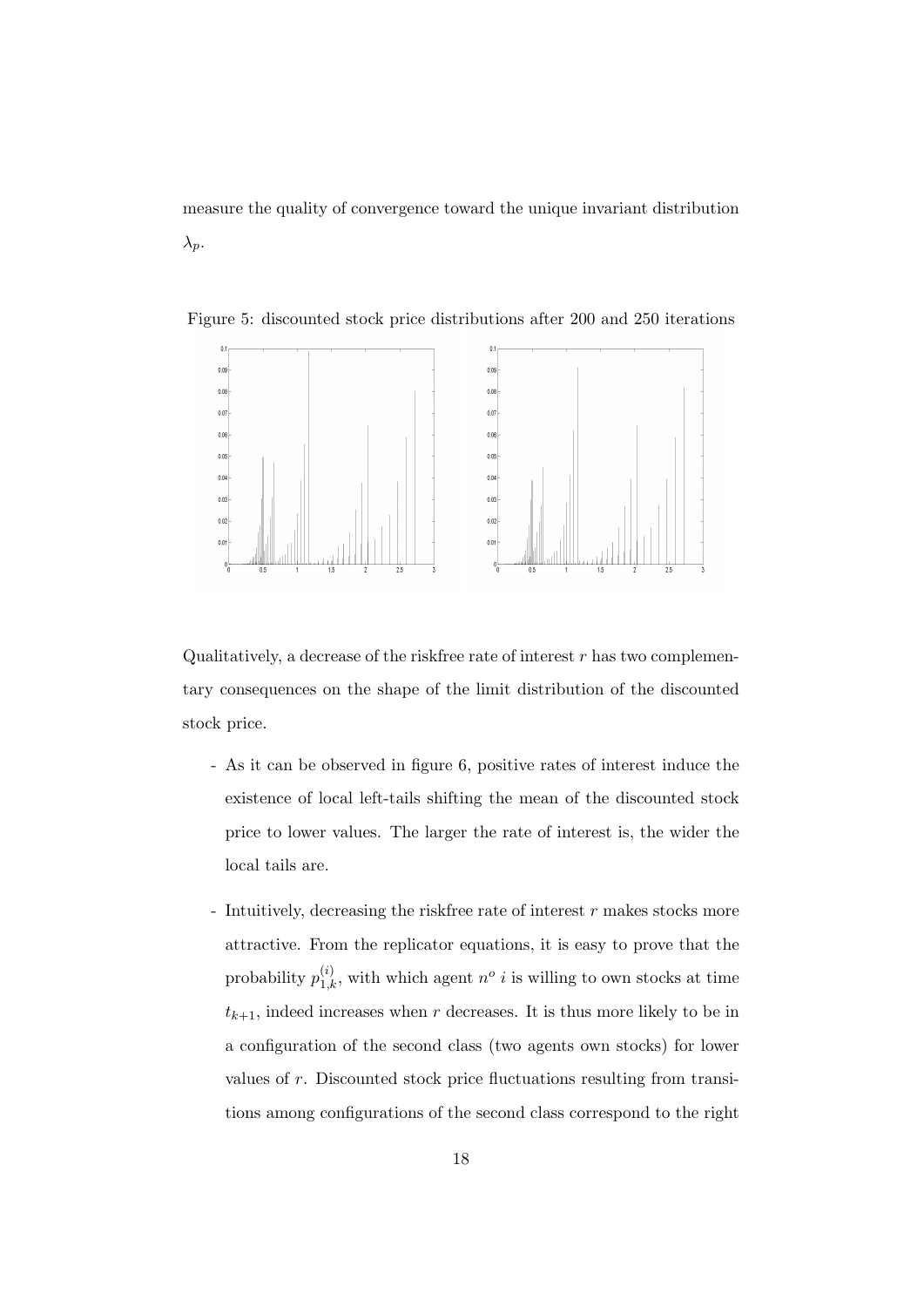side of the discounted stock price distribution.

Figure 6: discounted stock price distributions after 250 iterations for  $r =$ 0.05,  $r = 0.025$ ,  $r = 0.01$  and  $r = 0$ 



Finally, figure 7 gives the empirical distribution of the one-period stock log returns after 250 iterations:  $\ln\left(\frac{S_{250}}{S_{249}}\right)$ . The probability that the log return equals zero is approximately 0.6664. To better visualize the tails of the distribution, the y−axis stops at the value 0.045. Again, the distribution has been constructed with 15, 000 independent sample paths and the daily risk free rate of interest is 0.05. For comparison, the Gaussian distribution, with the same first two moments, is also represented. It is striking and comforting that the empirical distribution's peak around the mean is higher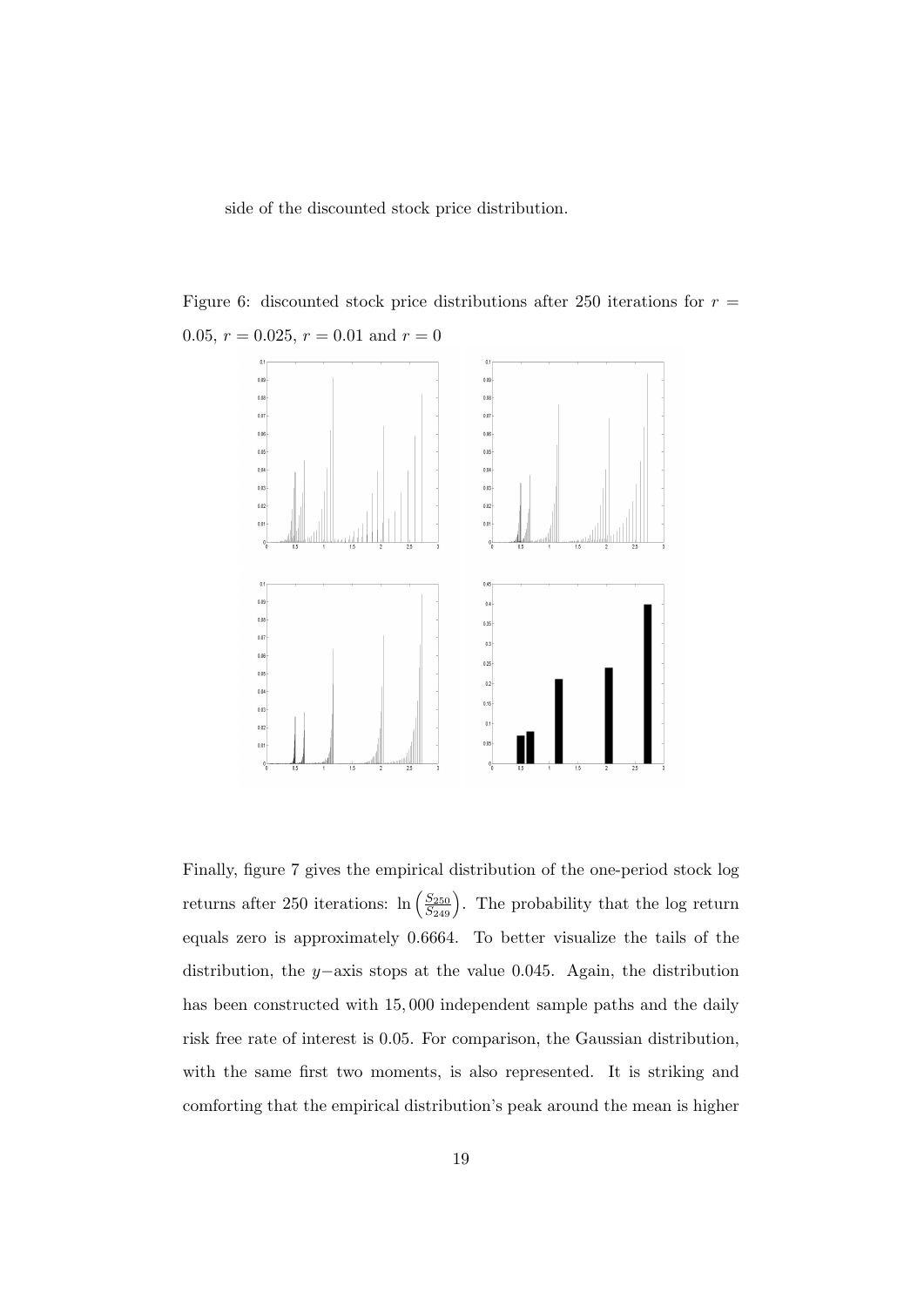and narrower and that the tails are fatter (leptokurtic). This is a nice result since more traditional financial models usually fail to consider or explain such real world features (e.g., Pagan, 1996). The skewness and kurtosis are:

Skewness  $\simeq 1.07$  Kurtosis  $\simeq 8.03$ 

The above values partially explain why agents might like stocks. The expected net stock return over one period is approximately 0.05, that is to say very similar to the riskfree rate of interest  $r$ . But there are states of the world with very high payoffs. Friedman and Savage's (1948) doubleinflection utility function could explain the agents' behavior: depending on the level of wealth, an agent is risk-averse (poor) or risk-loving (wealthy).





The class of generalized hyperbolic distributions exhibits the observed semi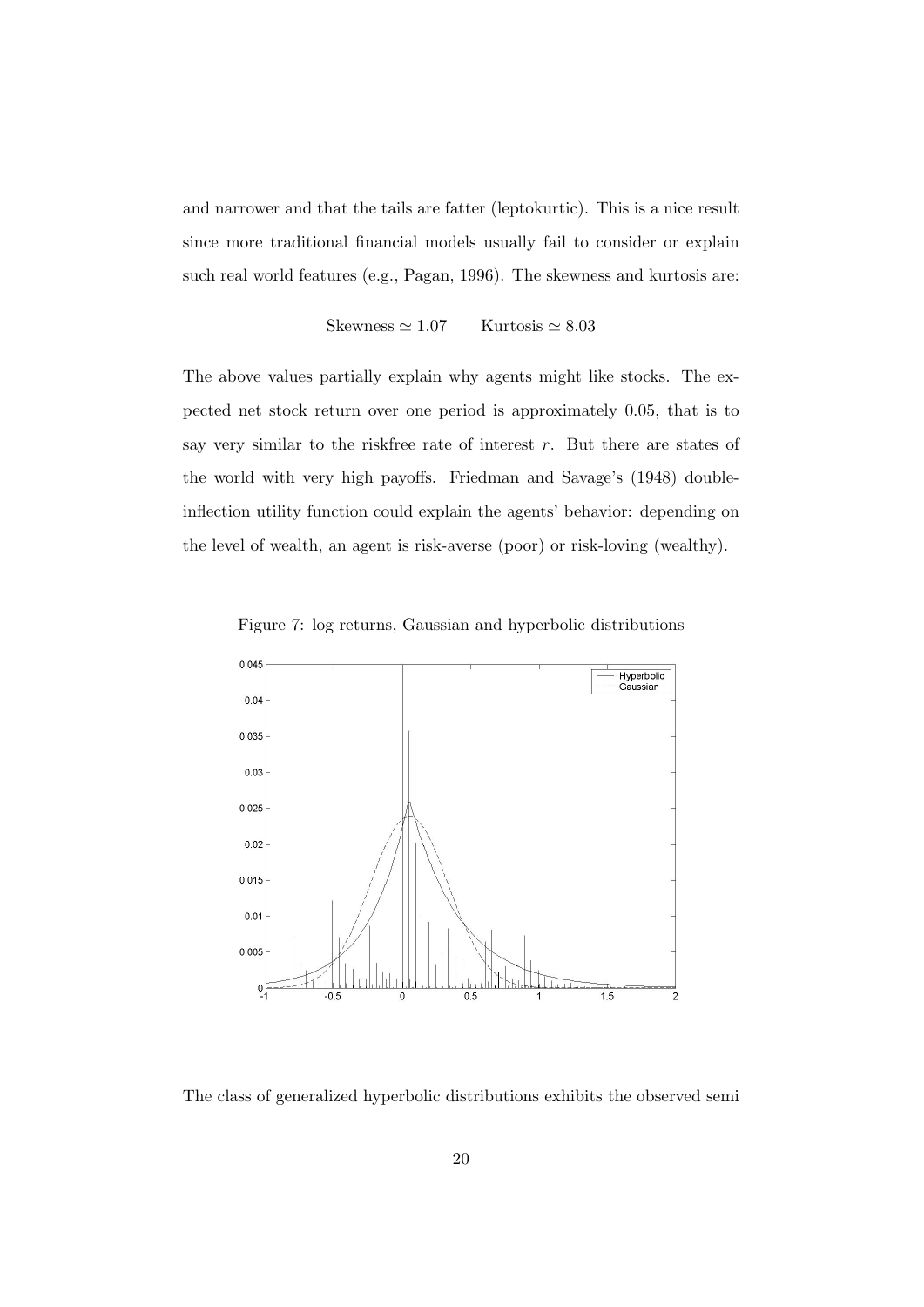heavy-tails. The subclass of hyperbolic distributions was introduced in finance by Eberlein and Keller (1995). Their Lebesgue density can be expressed as:

$$
d_H(x) = \frac{\sqrt{\alpha^2 - \beta^2}}{2\alpha\delta K_1(\delta\sqrt{\alpha^2 - \beta^2})} \exp\left(-\alpha\sqrt{\delta^2 + (x - \mu)^2} + \beta(x - \mu)\right) \quad (34)
$$

where  $K_1$  denotes the modified Bessel function of the third kind. The improvement in fitting our empirical log return distribution with an hyperbolic distribution instead of a Gaussian distribution is as well illustrated in figure 7. The parameters have been estimated by maximum likelihood with the free statistical software  $R$  (we have also truncated the peak to better fit the tails).

### 5 Conclusion

Other aspects, such as option pricing, can easily be studied in the frame of our model. If only two agents were present, then our setting would fall under the extensively studied Cox-Ross Rubinstein binomial tree (1979). Indeed, only two events could occur: the agents remain in their respective states or they switch allocations. With three agents, given the stock price  $S_k$  at time  $t_k$ , there are four possible values for  $S_{k+1}$ . With two assets, it is not possible to replicate an arbitrary contingent claim: the market is incomplete. The potential buyers and sellers have different goals and set different prices. We can follow Mel'nikov (1999) for an intuitive definition of the bid and ask prices:

• To hedge the claim's risk, the seller is ready to sell the claim for a price equal to the most inexpensive portfolio that ensures a cashflow at maturity greater than or equal to the claim's cashflow.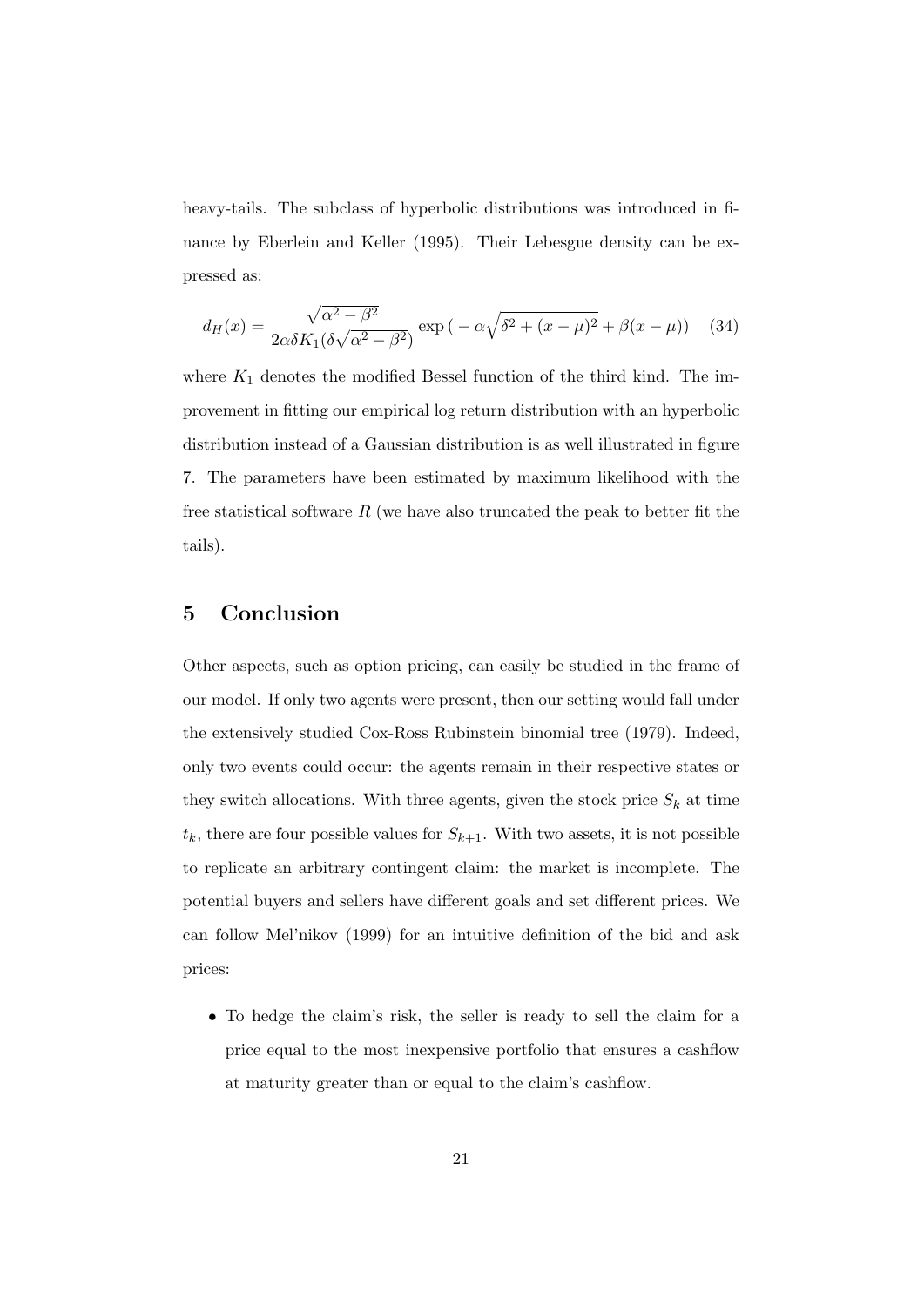• Conversely, the buyer of the claim is ready to short-sell the most expensive portfolio which cashflow at maturity is covered by the claim's cashflow.

The interested reader should refer to Mel'nikov (1999) and Montin (2004) for a more complete analysis with examples.

Most agent-based computational economies heavily rely on simulations. Having adopted a simple representation of financial markets, we have been able to prove theoretical results and gain intuition on complexity economics. Of interest, the limit empirical stock log return distribution presents real world features usually not taken into account by more traditional models. We hope to create more realistic models as by-products of these first steps.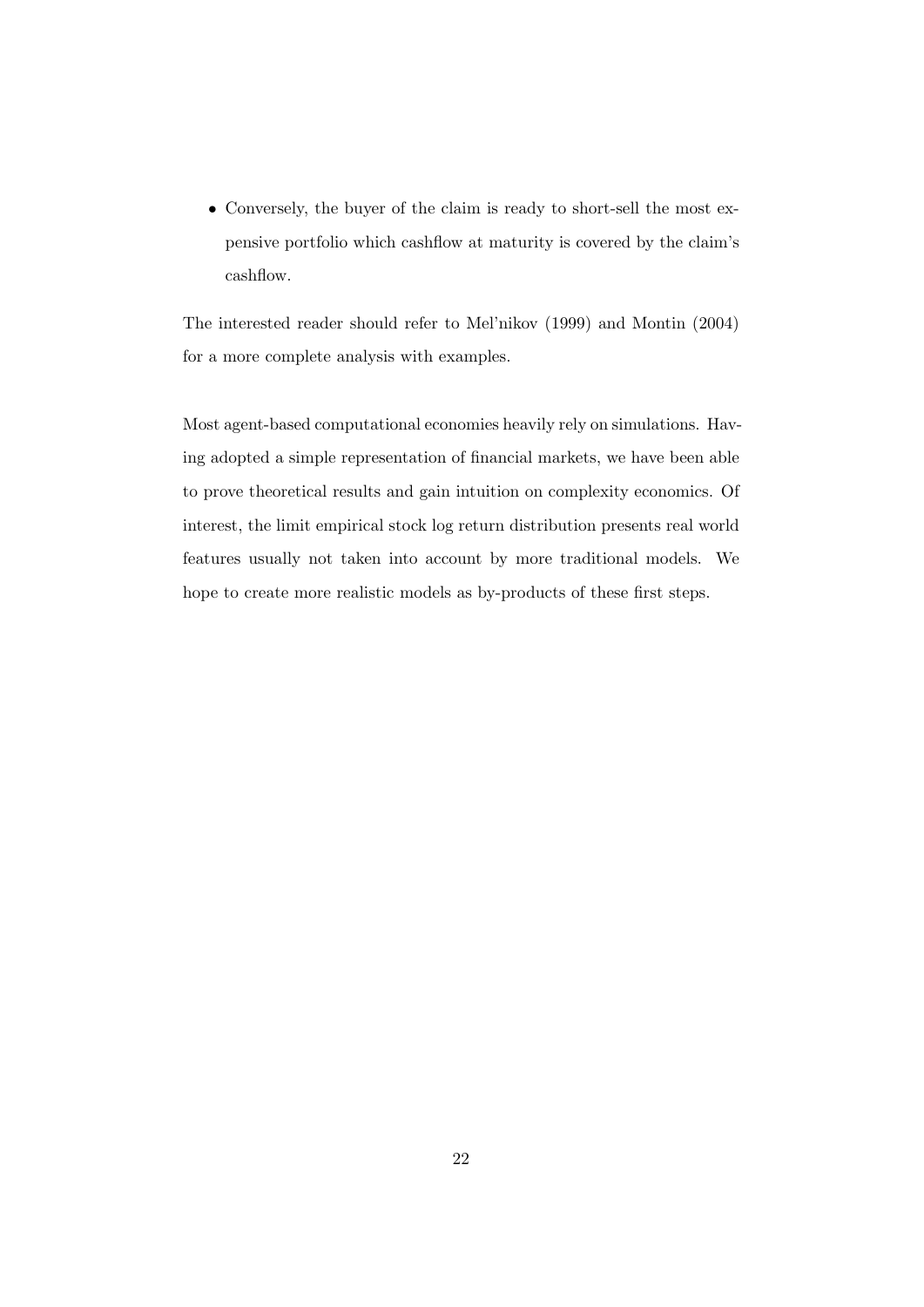## References

- [1] Chiu Fan Lee and Neil F. Johnson, 2003. Efficiency and formalism of quantum games. Physical Review A, 67 (2), reference 022311.
- [2] David Canning, 1992. Average behavior in learning models. Journal of Economic Theory, 57, 442-472.
- [3] Drew Fudenberg and David K. Levine, 1998. The Theory of Learning in Games. The MIT Press.
- [4] Larry Samuelson, 1997. Evolutionary Games and Equilibrium Selection. The MIT Press.
- [5] Benoît Montin, 2004. A Stock Market Agent-Based Model Using Evolutionary Game Theory and Quantum Mechanical Formalism. PhD thesis, FSU.

www.math.fsu.edu/∼bmontin

- [6] John Stachurski. Lagrange stability in economic-systems with positive invariant density. Unpublished.
- [7] Carl A. Futia, 1982. Invariant distributions and the limiting behavior of Markovian economic models. Econometrica, 50 (2), 377-408.
- [8] Nelson Dunford and Jacob T. Schwartz, 1957. Linear Operators (Part I). Interscience Publishers, New York.
- [9] Adrian Pagan, 1996. The econometrics of financial markets. Journal of Empirical Finance, 3 (1), 15-102.
- [10] Milton Friedman and Leonard Jimmie Savage, 1948. The utility analysis of choices involving risk. Journal of Political Economy, 56 (4), 279-304.